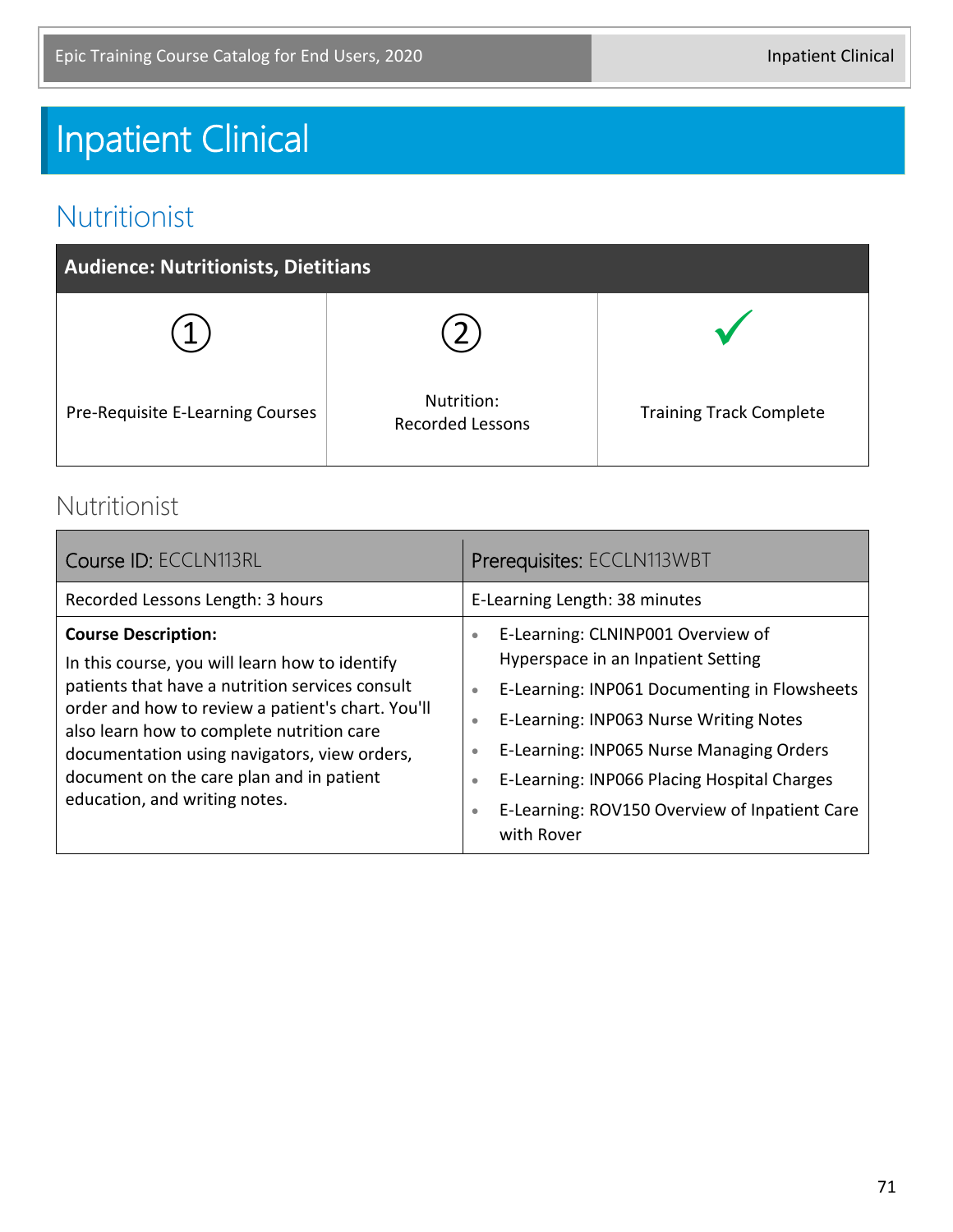# Inpatient Therapies (Physical Therapists, Occupational Therapists, Speech Language Pathologists)

**Audience: Physical Therapists, Occupational Therapists, Speech Language Pathologists, Physical Therapy Assistants, Occupational Therapy Assistants**

| Pre-Requisite E-Learning Courses | Inpatient Therapy:<br>Live Virtual Training | <b>Training Track Complete</b> |
|----------------------------------|---------------------------------------------|--------------------------------|

#### Inpatient Therapies

| Course ID: ECCLN102ILT                                                                                                                                                                                                                                                                                                                                                                                                                                                                                 | Prerequisites: ECCLN102WBT                                                                                                                                                                                                                                                                                                                                                                                                                                                                                                                                |  |
|--------------------------------------------------------------------------------------------------------------------------------------------------------------------------------------------------------------------------------------------------------------------------------------------------------------------------------------------------------------------------------------------------------------------------------------------------------------------------------------------------------|-----------------------------------------------------------------------------------------------------------------------------------------------------------------------------------------------------------------------------------------------------------------------------------------------------------------------------------------------------------------------------------------------------------------------------------------------------------------------------------------------------------------------------------------------------------|--|
| Instructor-Led Course Length: 5 hours                                                                                                                                                                                                                                                                                                                                                                                                                                                                  | E-Learning Length: 45 minutes                                                                                                                                                                                                                                                                                                                                                                                                                                                                                                                             |  |
| <b>Course Description:</b><br>In this course you will learn how to find patients<br>with scheduled appointments, identify patients<br>that have a therapy consult order, and review a<br>patient's chart. You'll also learn how to document<br>a therapy evaluation and therapy treatment in<br>navigators and Flowsheets, document on the care<br>plan and in patient education, and write a note.<br>The lesson also includes exercises for therapists to<br>document therapy in different settings. | E-Learning: CAD053 Overview of the<br>$\bullet$<br>Snapboard<br>E-Learning: CLNINP001 Overview of<br>$\bullet$<br>Hyperspace in an Inpatient Setting<br>E-Learning: INP061 Documenting in Flowsheets<br>$\bullet$<br>E-Learning: INP063 Nurse Writing Notes<br>$\bullet$<br>E-Learning: INP065 Nurse Managing Orders<br>$\bullet$<br>E-Learning: INP066 Placing Hospital Charges<br>$\bullet$<br>E-Learning: ROV004 Document in Flowsheets<br>$\bullet$<br><b>Using Rover</b><br>E-Learning: ROV150 Overview of Inpatient Care<br>$\bullet$<br>with Rover |  |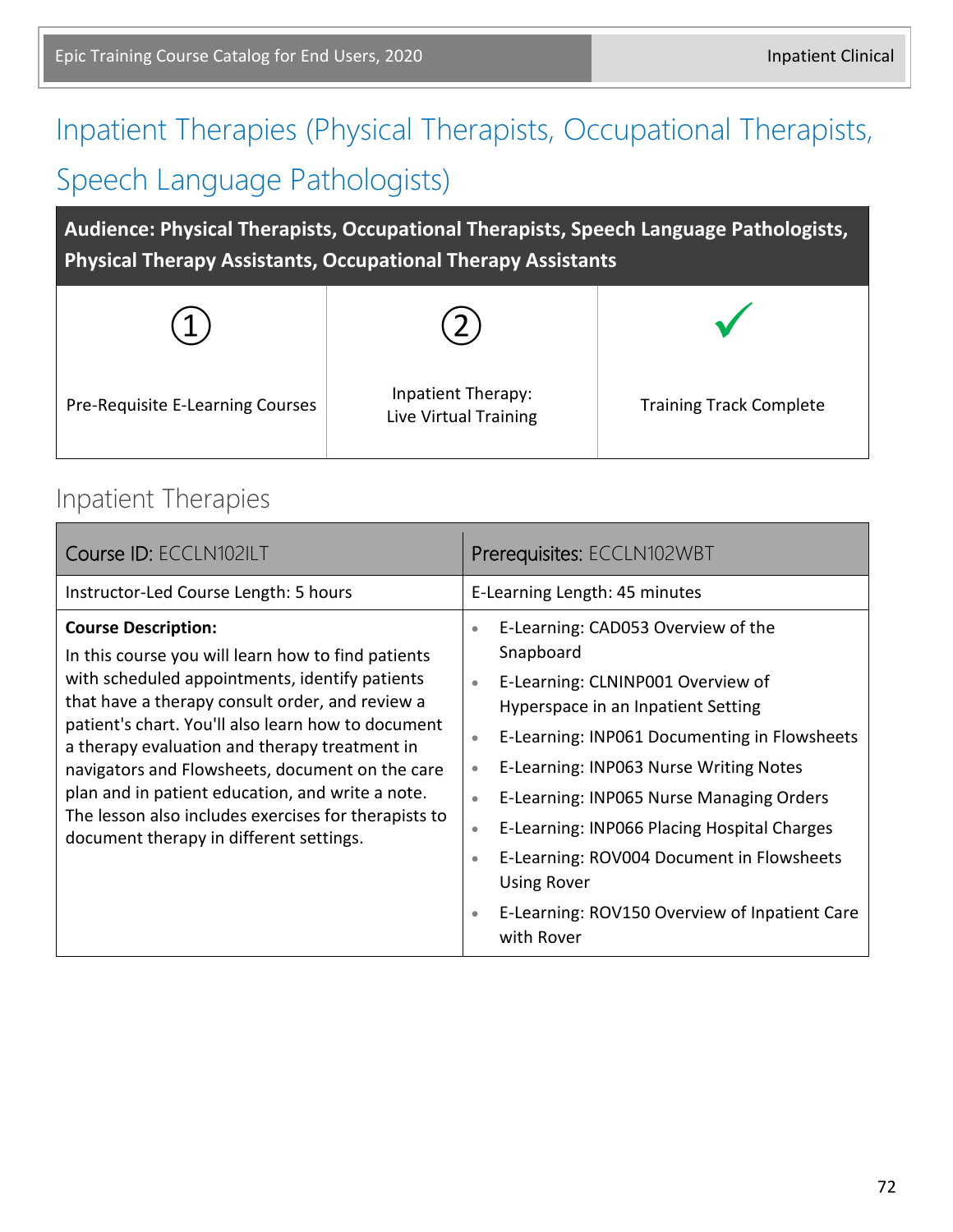# Ancillary Therapies (Creative Arts, Recreational Therapy, Child Life Specialist)

**Audience: Creative Arts Therapists, Child Life Therapist, Music Therapy, Recreational Therapy**



#### Ancillary Therapies

| Course ID: ECCLN101RL                                                                                                                                                                                                                                                                                                                                                                                                                                                                              | Prerequisites: ECCLN119WBT                                                                                                                                                                                                                                                                                                                                                                                                                                                                                                                |  |
|----------------------------------------------------------------------------------------------------------------------------------------------------------------------------------------------------------------------------------------------------------------------------------------------------------------------------------------------------------------------------------------------------------------------------------------------------------------------------------------------------|-------------------------------------------------------------------------------------------------------------------------------------------------------------------------------------------------------------------------------------------------------------------------------------------------------------------------------------------------------------------------------------------------------------------------------------------------------------------------------------------------------------------------------------------|--|
| Recorded Lessons Length: 3 hours                                                                                                                                                                                                                                                                                                                                                                                                                                                                   | E-Learning Length: 45 minutes                                                                                                                                                                                                                                                                                                                                                                                                                                                                                                             |  |
| <b>Course Description:</b><br>In this course, you will learn how to find patients<br>utilizing patent lists, identify patients that have a<br>therapy consult order, and review a patient's<br>chart. You'll also learn how to document a therapy<br>evaluation and therapy treatment in navigators<br>and Flowsheets, document on the care plan and in<br>patient education, and write a note. The lesson<br>also includes exercises for therapists to document<br>therapy in different settings. | E-Learning: CAD053 Overview of the<br>$\bullet$<br>Snapboard<br>E-Learning: CLNINP001 Overview of<br>$\bullet$<br>Hyperspace in an Inpatient Setting<br>E-Learning: INP061 Documenting in Flowsheets<br>$\bullet$<br>E-Learning: INP063 Nurse Writing Notes<br>۰<br>E-Learning: INP065 Nurse Managing Orders<br>$\bullet$<br>E-Learning: INP066 Placing Hospital Charges<br>$\bullet$<br>E-Learning: ROV004 Document in Flowsheets<br>$\bullet$<br><b>Using Rover</b><br>E-Learning: ROV150 Overview of Inpatient Care<br>۰<br>with Rover |  |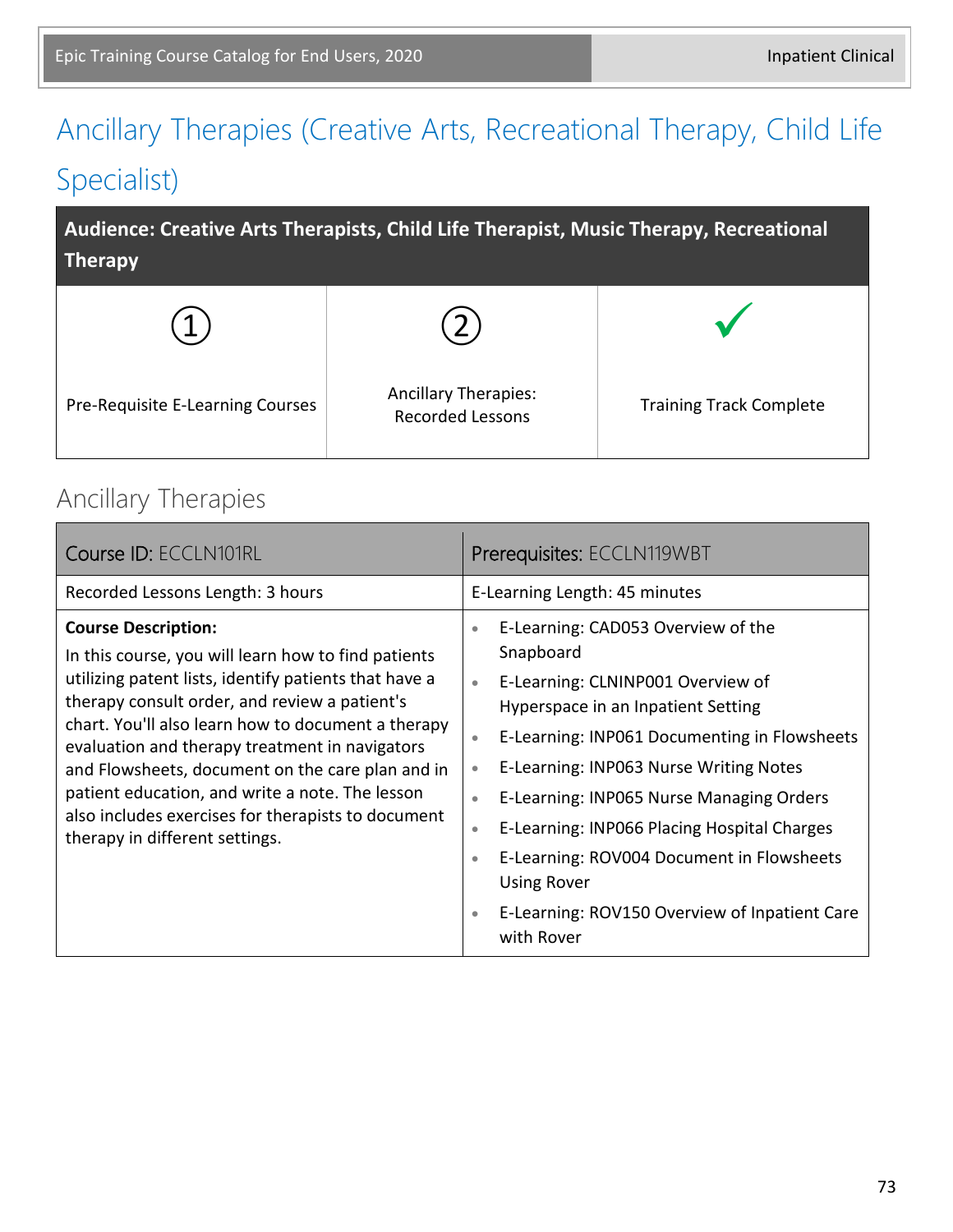# Behavioral Health Ancillary Therapies (Psychosocial Rehabilitation Specialists)

| Audience: Psychosocial Rehabilitation Specialists, LCAT, LMHC, OT PSRs |                                                                             |                                |
|------------------------------------------------------------------------|-----------------------------------------------------------------------------|--------------------------------|
|                                                                        |                                                                             |                                |
| Pre-Requisite E-Learning Courses                                       | <b>Behavioral Health Ancillary</b><br>Therapies:<br><b>Recorded Lessons</b> | <b>Training Track Complete</b> |

#### Behavioral Health Ancillary Therapies

| Course ID: ECCLN124RL                                                                                                                                                                                                                                                                                                                                                                                                                                             | Prerequisites: ECCLN124WBT                                                                                                                                                                                                                                                                                                                                                                                                                                                                                                                                |  |
|-------------------------------------------------------------------------------------------------------------------------------------------------------------------------------------------------------------------------------------------------------------------------------------------------------------------------------------------------------------------------------------------------------------------------------------------------------------------|-----------------------------------------------------------------------------------------------------------------------------------------------------------------------------------------------------------------------------------------------------------------------------------------------------------------------------------------------------------------------------------------------------------------------------------------------------------------------------------------------------------------------------------------------------------|--|
| Recorded Lessons Length: 4 hours                                                                                                                                                                                                                                                                                                                                                                                                                                  | E-Learning Length: 45 minutes                                                                                                                                                                                                                                                                                                                                                                                                                                                                                                                             |  |
| <b>Course Description:</b><br>In this course, you will learn how to find patients<br>utilizing patent lists, identify patients that have a<br>therapy consult order, and review a patient's<br>chart. You'll also learn how to document a therapy<br>evaluation and therapy treatment in navigators<br>and Flowsheets, document on the care plan and in<br>patient education, and write a note. The lesson is<br>specific to those who work in Behavioral Health. | E-Learning: CAD053 Overview of the<br>$\bullet$<br>Snapboard<br>E-Learning: CLNINP001 Overview of<br>$\bullet$<br>Hyperspace in an Inpatient Setting<br>E-Learning: INP061 Documenting in Flowsheets<br>$\bullet$<br>E-Learning: INP063 Nurse Writing Notes<br>$\bullet$<br>E-Learning: INP065 Nurse Managing Orders<br>$\bullet$<br>E-Learning: INP066 Placing Hospital Charges<br>$\bullet$<br>E-Learning: ROV004 Document in Flowsheets<br>$\bullet$<br><b>Using Rover</b><br>E-Learning: ROV150 Overview of Inpatient Care<br>$\bullet$<br>with Rover |  |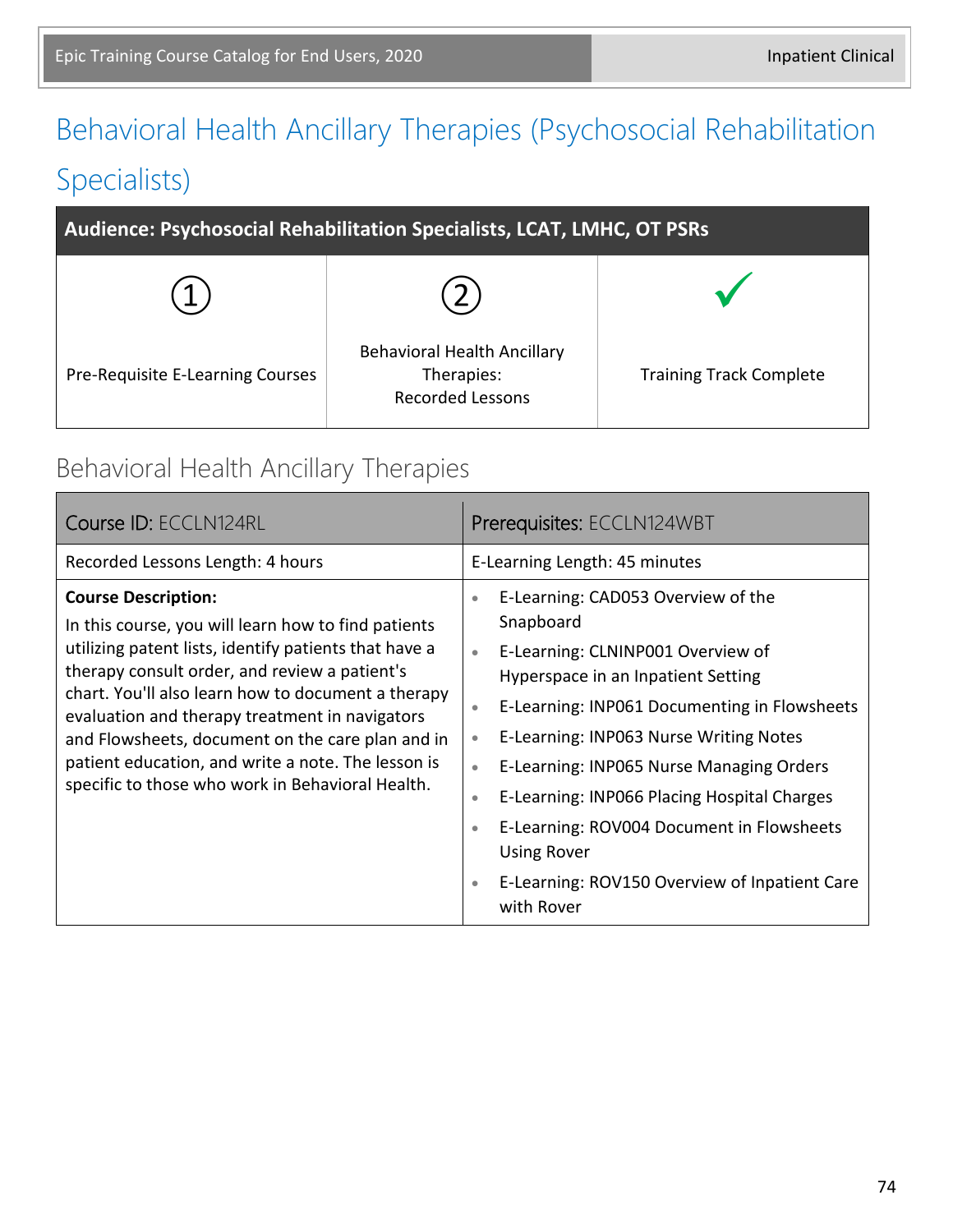## Adult Med Surg Nurse

| <b>Audience: Adult Medical Surgical Nurses</b> |                                                       |                                |
|------------------------------------------------|-------------------------------------------------------|--------------------------------|
|                                                |                                                       |                                |
| Pre-Requisite E-Learning Courses               | <b>Adult Med Surg Nurse:</b><br>Live Virtual Training | <b>Training Track Complete</b> |

### Adult Med Surg Nurse

| Course ID: ECCLN103ILT                                                                                                                                                                                                                                                                                                                                                                                                                                                                                                                                                                                                        | Prerequisites: ECCLN103WBT                                                                                                                                                                                                                                                                                                                                                                                                                                                                                                                                                                                                                                                                                                                                                                                                                                                                                                                                                                                                                                                                                                                                                                                                                                                        |
|-------------------------------------------------------------------------------------------------------------------------------------------------------------------------------------------------------------------------------------------------------------------------------------------------------------------------------------------------------------------------------------------------------------------------------------------------------------------------------------------------------------------------------------------------------------------------------------------------------------------------------|-----------------------------------------------------------------------------------------------------------------------------------------------------------------------------------------------------------------------------------------------------------------------------------------------------------------------------------------------------------------------------------------------------------------------------------------------------------------------------------------------------------------------------------------------------------------------------------------------------------------------------------------------------------------------------------------------------------------------------------------------------------------------------------------------------------------------------------------------------------------------------------------------------------------------------------------------------------------------------------------------------------------------------------------------------------------------------------------------------------------------------------------------------------------------------------------------------------------------------------------------------------------------------------|
| Instructor-Led Course Length: 9 hours                                                                                                                                                                                                                                                                                                                                                                                                                                                                                                                                                                                         | E-Learning Length: 3 hours                                                                                                                                                                                                                                                                                                                                                                                                                                                                                                                                                                                                                                                                                                                                                                                                                                                                                                                                                                                                                                                                                                                                                                                                                                                        |
| <b>Course Description:</b><br>In this course, you will learn how to begin your<br>shift, review the chart, and get report. You will<br>document vitals and assessments, administer<br>medications, collect specimens from Hyperspace<br>and Rover. You will learn how to admit a patient<br>from the ED, manager orders, administer IV<br>medications, document on the care plan and<br>patient education and end your shift. As a<br>continuation of the Adult Med Surg course, you<br>will learn how to arrive a transfer patient,<br>administer blood products, administer complex<br>medications and discharge a patient. | E-Learning: ADT061 Overview of the Unit Manager<br>$\bullet$<br>E-Learning: CLNINP001 Overview of Hyperspace in an Inpatient Setting<br>$\bullet$<br>E-Learning: INP061 Documenting in Flowsheets<br>$\bullet$<br>$\bullet$<br>E-Learning: INP062 Administering Medications on the MAR<br>$\bullet$<br>E-Learning: INP063 Nurse Writing Notes<br>$\bullet$<br>E-Learning: INP065 Nurse Managing Orders<br>$\bullet$<br>E-Learning: INP067 Nurse Reviewing the Chart<br>$\bullet$<br>E-Learning: INP069 Nurse Specimen collection<br>$\bullet$<br>E-Learning: INP072 Use the Admission Navigator<br>E-Learning: INP073 Document on the Care Plan<br>$\bullet$<br>E-Learning: INP074 Document Patient Education<br>$\bullet$<br>E-Learning: INP075 Document Infusion Volume<br>$\bullet$<br>E-Learning: INP084 Overview of the Brain<br>$\bullet$<br>$\bullet$<br>E-Learning: INP085 Managing LDAs Using the Avatar<br>E-Learning: INP160 Documenting IV Fluids and Medication Drips<br>$\bullet$<br>$\bullet$<br>E-Learning: INP161 Administering Blood Products<br>E-Learning: INP162 Advanced Medication Administration on the MAR<br>$\bullet$<br>$\bullet$<br>E-Learning: INP163 Validating Monitor Data<br>E-Learning: ROV002 Administer Medications Using Rover<br>$\bullet$ |
|                                                                                                                                                                                                                                                                                                                                                                                                                                                                                                                                                                                                                               | E-Learning: ROV004 Document in Flowsheets Using Rover<br>$\bullet$<br>E-Learning: ROV150 Overview of Inpatient Care with Rover<br>$\bullet$                                                                                                                                                                                                                                                                                                                                                                                                                                                                                                                                                                                                                                                                                                                                                                                                                                                                                                                                                                                                                                                                                                                                       |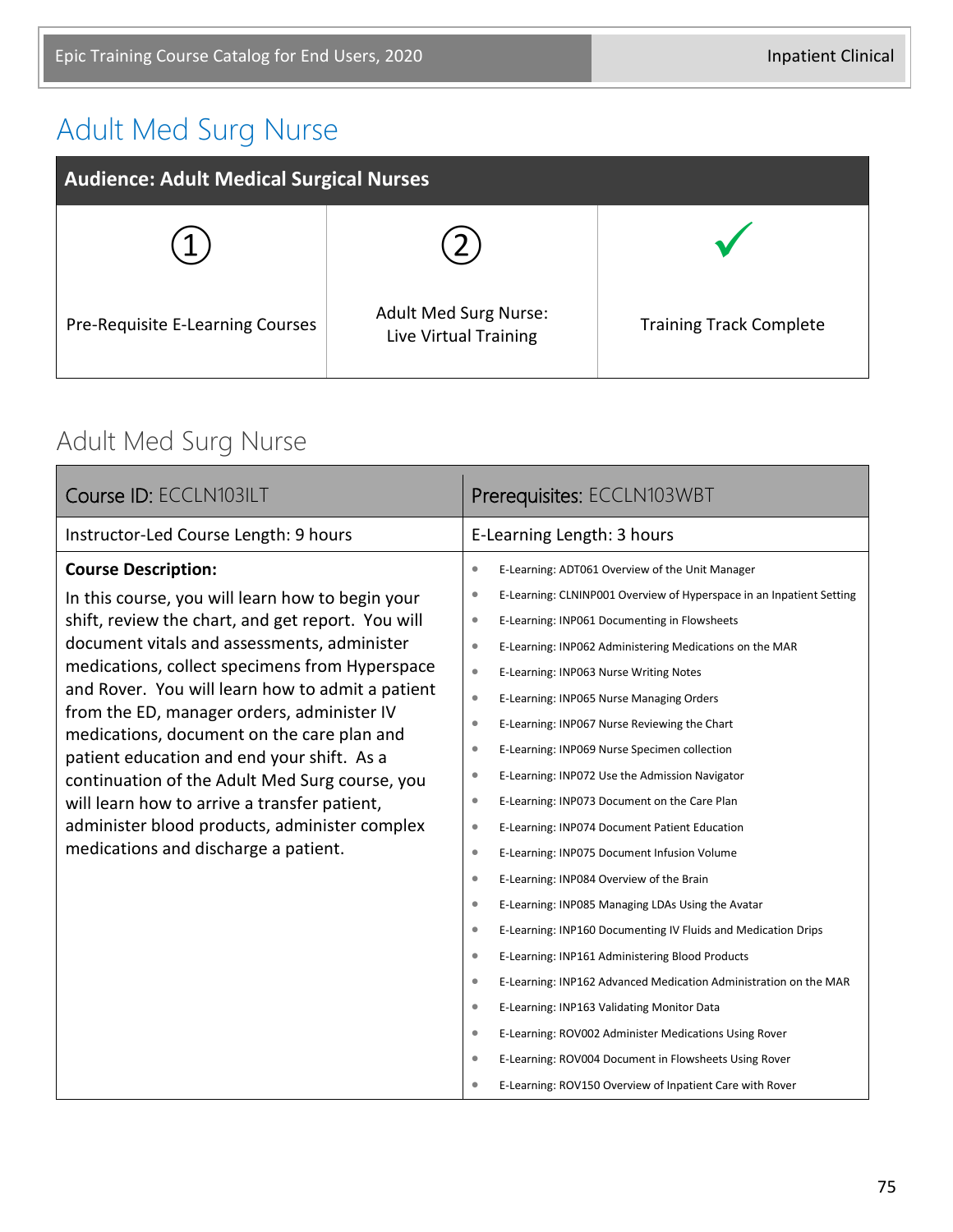### Pediatric Med Surg

| <b>Audience: Pediatric Medical Surgical Nurses</b> |                                                    |                                |
|----------------------------------------------------|----------------------------------------------------|--------------------------------|
|                                                    |                                                    |                                |
| Pre-Requisite E-Learning Courses                   | Pediatric Med Surg Nurse:<br>Live Virtual Training | <b>Training Track Complete</b> |

### Pediatric Med Surg

| Course ID: ECCLN109ILT                                                                                                                                                                                                                                                                                                                                                                                                                                                                                                                                                                                                            | Prerequisites: ECCLN109WBT                                                                                                                                                                                                                                                                                                                                                                                                                                                                                                                                                                                                                                                                                                                                                                                                                                                                                                                                                                                                                                                                                                                                                                                                                                                                                                                                                                                       |  |
|-----------------------------------------------------------------------------------------------------------------------------------------------------------------------------------------------------------------------------------------------------------------------------------------------------------------------------------------------------------------------------------------------------------------------------------------------------------------------------------------------------------------------------------------------------------------------------------------------------------------------------------|------------------------------------------------------------------------------------------------------------------------------------------------------------------------------------------------------------------------------------------------------------------------------------------------------------------------------------------------------------------------------------------------------------------------------------------------------------------------------------------------------------------------------------------------------------------------------------------------------------------------------------------------------------------------------------------------------------------------------------------------------------------------------------------------------------------------------------------------------------------------------------------------------------------------------------------------------------------------------------------------------------------------------------------------------------------------------------------------------------------------------------------------------------------------------------------------------------------------------------------------------------------------------------------------------------------------------------------------------------------------------------------------------------------|--|
| Instructor-Led Course Length: 9 hours                                                                                                                                                                                                                                                                                                                                                                                                                                                                                                                                                                                             | E-Learning Length: 3 hours                                                                                                                                                                                                                                                                                                                                                                                                                                                                                                                                                                                                                                                                                                                                                                                                                                                                                                                                                                                                                                                                                                                                                                                                                                                                                                                                                                                       |  |
| <b>Course Description:</b><br>In this course, you will learn how to begin your<br>shift, review the chart, and get report. You will<br>document vitals and assessments, administer<br>medications, collect specimens from Hyperspace<br>and Rover. You will learn how to admit a patient<br>from the ED, manager orders, administer IV<br>medications, document on the care plan and<br>patient education and end your shift. As a<br>continuation of the Pediatric Med Surg course, you<br>will learn how to arrive a transfer patient,<br>administer blood products, administer complex<br>medications and discharge a patient. | E-Learning: ADT061 Overview of the Unit Manager<br>$\bullet$<br>E-Learning: CLNINP001 Overview of Hyperspace in an Inpatient Setting<br>$\bullet$<br>E-Learning: INP061 Documenting in Flowsheets<br>$\bullet$<br>$\bullet$<br>E-Learning: INP062 Administering Medications on the MAR<br>$\bullet$<br>E-Learning: INP063 Nurse Writing Notes<br>E-Learning: INP065 Nurse Managing Orders<br>$\bullet$<br>E-Learning: INP067 Nurse Reviewing the chart<br>$\bullet$<br>E-Learning: INP069 Nurse Specimen Collection<br>$\bullet$<br>E-Learning: INP072 Use the Admission Navigator<br>$\bullet$<br>E-Learning: INP073 Document on the Care Plan<br>$\bullet$<br>E-Learning: INP074 Document Patient Education<br>$\bullet$<br>E-Learning: INP075 Document Infusion Volume<br>$\bullet$<br>E-Learning: INP084 Overview of the Brain<br>۰<br>$\bullet$<br>E-Learning: INP085 Managing LDAs Using the Avatar<br>E-Learning: INP160 Documenting IV Fluids and Medication Drips<br>$\bullet$<br>E-Learning: INP161 Administering Blood Products<br>$\bullet$<br>E-Learning: INP162 Advanced Medication Administration on the MAR<br>۰<br>E-Learning: INP163 Validating Monitor Data<br>$\bullet$<br>E-Learning: ROV002 Administer Medications Using Rover<br>$\bullet$<br>E-Learning: ROV004 Document in Flowsheets Using Rover<br>$\bullet$<br>E-Learning: ROV150 Overview of Inpatient Care with Rover<br>$\bullet$ |  |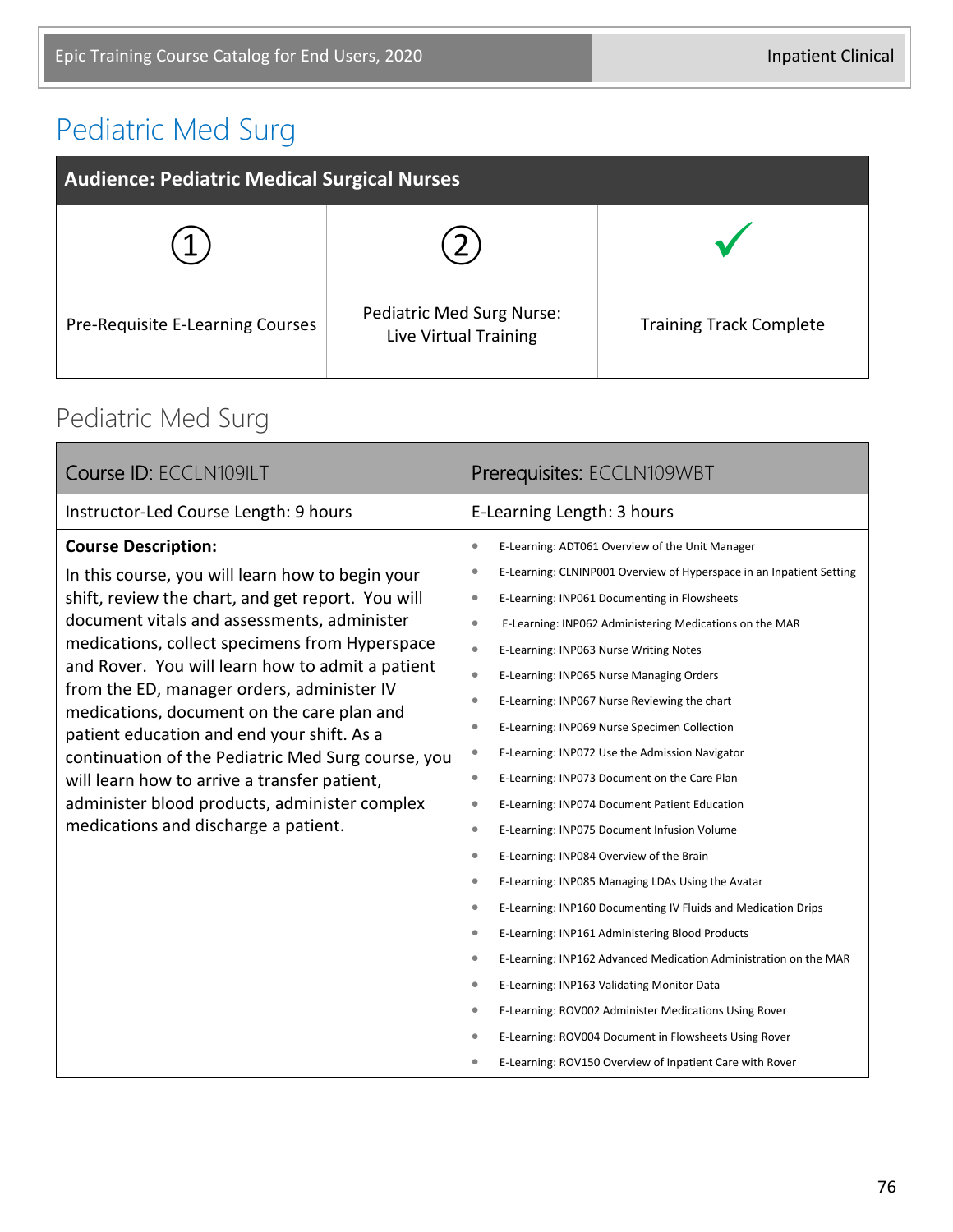#### Adult Intensive Care Nurse

**Audience: Intensive Care Nurse, Burn Unit Nurse, Stepdown Nurses, Medical ICU Nurse, Surgical ICU Nurse, Critical Care Nurse, Cardiac Intensive Care Unit Nurse**

| Pre-Requisite E-Learning Courses | <b>Adult Intensive Care Nurse:</b><br>Live Virtual Training | <b>Training Track Complete</b> |
|----------------------------------|-------------------------------------------------------------|--------------------------------|

#### Adult Intensive Care Nurse

| Course ID: ECCLN106ILT                                                                                                                                                                                                                                                                                                                                                                                                                                                                                                                                                                                     | Prerequisites: ECCLN106WBT                                                                                                                                                                                                                                                                                                                                                                                                                                                                                                                                                                                                                                                                                                                                                                                                                       |  |
|------------------------------------------------------------------------------------------------------------------------------------------------------------------------------------------------------------------------------------------------------------------------------------------------------------------------------------------------------------------------------------------------------------------------------------------------------------------------------------------------------------------------------------------------------------------------------------------------------------|--------------------------------------------------------------------------------------------------------------------------------------------------------------------------------------------------------------------------------------------------------------------------------------------------------------------------------------------------------------------------------------------------------------------------------------------------------------------------------------------------------------------------------------------------------------------------------------------------------------------------------------------------------------------------------------------------------------------------------------------------------------------------------------------------------------------------------------------------|--|
| Instructor-Led Course Length: 9 hours                                                                                                                                                                                                                                                                                                                                                                                                                                                                                                                                                                      | E-Learning Length: 3.1 hours                                                                                                                                                                                                                                                                                                                                                                                                                                                                                                                                                                                                                                                                                                                                                                                                                     |  |
| <b>Course Description:</b><br>In this course, you'll learn how to begin your shift,<br>find your patients, and review the chart, document<br>vitals and assessments using Hyperspace and<br>Rover. You will administer meds, document<br>patient sedation, collect labs, document on the<br>care plan and patient education and end your<br>shift. As a continuation of the ICU course, you will<br>prepare a patient for transfer, admit a patient to<br>the unit, manage orders, and document restraints.<br>You will document administration of blood<br>products, override pulls, and document a code. | E-Learning: ADT061 Overview of the Unit Manager<br>$\bullet$<br>E-Learning: CLNINP001 Overview of Hyperspace in an Inpatient Setting<br>$\bullet$<br>E-Learning: INP061 Documenting in Flowsheets<br>$\bullet$<br>$\bullet$<br>E-Learning: INP062 Administering Medications on the MAR<br>E-Learning: INP063 Nurse Writing Notes<br>$\bullet$<br>E-Learning: INP065 Nurse Managing Orders<br>$\bullet$<br>E-Learning: INP067 Nurse Reviewing the chart<br>$\bullet$<br>$\bullet$<br>E- Learning: INP069 Nurse Specimen collection<br>E-Learning: INP072 Use the Admission Navigator<br>$\bullet$<br>E-Learning: INP073 Document on the Care Plan<br>$\bullet$<br>E-Learning: INP074 Document Patient Education<br>$\bullet$<br>E-Learning: INP075 Document Infusion Volume<br>$\bullet$<br>E-Learning: INP084 Overview of the Brain<br>$\bullet$ |  |
|                                                                                                                                                                                                                                                                                                                                                                                                                                                                                                                                                                                                            | $\bullet$<br>E-Learning: INP085 Managing LDAs Using the Avatar<br>E-Learning: INP160 Documenting IV Fluids and Medication Drips<br>$\bullet$<br>$\bullet$<br>E-Learning: INP161 Administering Blood Products<br>E- Learning: INP162 Advanced Medication Administration on the MAR<br>$\bullet$<br>E- Learning: INP163 Validating Monitor Data<br>$\bullet$<br>$\bullet$<br>E-Learning: ROV002 Administer Medications Using Rover<br>E-Learning: ROV004 Document in Flowsheets Using Rover<br>$\bullet$<br>E-Learning: ROV150 Overview of Inpatient Care with Rover<br>$\bullet$                                                                                                                                                                                                                                                                  |  |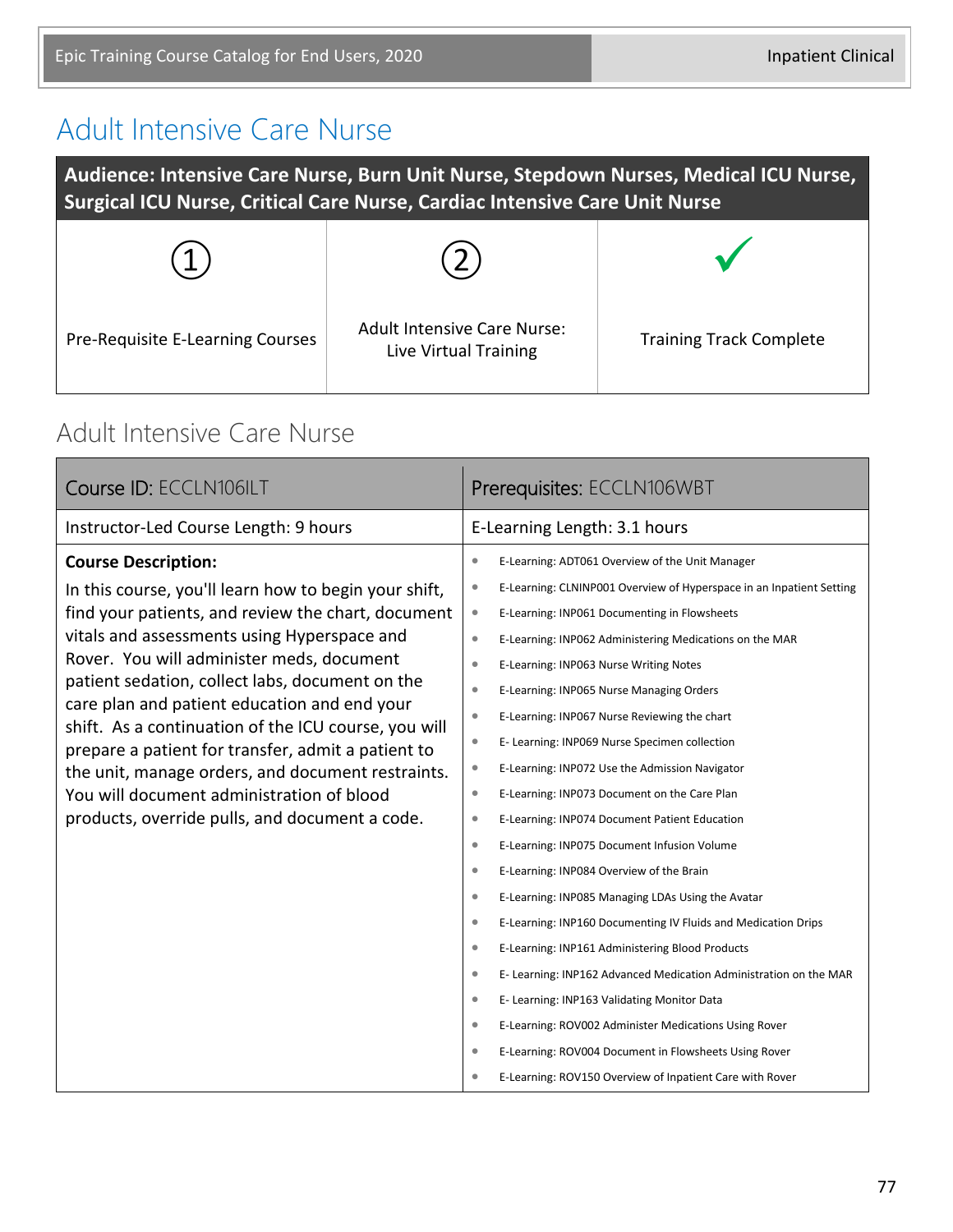#### Neonate and Pediatric ICU Nurse

**Audience: Pediatric Intensive Care Nurse, Cardiac Pediatric Intensive Care Unit, Neonatal Intensive Care Unit Nurse, Neonatal Cardiac Intensive Care Unit Nurse**

| Pre-Requisite E-Learning Courses | Neonate and Pediatric Intensive<br>Care Nurse:<br>Live Virtual Training | <b>Training Track Complete</b> |
|----------------------------------|-------------------------------------------------------------------------|--------------------------------|

#### Neonate and Pediatric ICU Nurse

| Prerequisites: ECCLN107WBT                                                                                                                                                                                                                                                                                                                                                                                                                                                                                                                                                                                                                                                                                                                                                                                                                                                                                                                                                                                                                                                                                                                                                                                                                                                                                                                                                                                                                                                   |  |
|------------------------------------------------------------------------------------------------------------------------------------------------------------------------------------------------------------------------------------------------------------------------------------------------------------------------------------------------------------------------------------------------------------------------------------------------------------------------------------------------------------------------------------------------------------------------------------------------------------------------------------------------------------------------------------------------------------------------------------------------------------------------------------------------------------------------------------------------------------------------------------------------------------------------------------------------------------------------------------------------------------------------------------------------------------------------------------------------------------------------------------------------------------------------------------------------------------------------------------------------------------------------------------------------------------------------------------------------------------------------------------------------------------------------------------------------------------------------------|--|
| E-Learning Length: 3.3 hours                                                                                                                                                                                                                                                                                                                                                                                                                                                                                                                                                                                                                                                                                                                                                                                                                                                                                                                                                                                                                                                                                                                                                                                                                                                                                                                                                                                                                                                 |  |
| $\bullet$<br>E-Learning: ADT061 Overview of the Unit Manager<br>E-Learning: CLNINP001 Overview of Hyperspace in an Inpatient Setting<br>$\bullet$<br>$\bullet$<br>E-Learning: INP061 Documenting in Flowsheets<br>$\bullet$<br>E-Learning: INP062 Administering Medications on the MAR<br>$\bullet$<br>E-Learning: INP063 Nurse Writing Notes<br>$\bullet$<br>E-Learning: INP065 Nurse Managing Orders<br>$\bullet$<br>E-Learning: INP067 Nurse Reviewing the chart<br>$\bullet$<br>E- Learning: INP069 Nurse Specimen collection<br>$\bullet$<br>E-Learning: INP072 Use the Admission Navigator<br>$\bullet$<br>E-Learning: INP073 Document on the Care Plan<br>$\bullet$<br>E-Learning: INP074 Document Patient Education<br>$\bullet$<br>E-Learning: INP075 Document Infusion Volume<br>$\bullet$<br>E-Learning: INP084 Overview of the Brain<br>$\bullet$<br>E-Learning: INP085 Managing LDAs Using the Avatar<br>E-Learning: INP160 Documenting IV Fluids and Medication Drips<br>$\bullet$<br>$\bullet$<br>E-Learning: INP161 Administering Blood Products<br>E- Learning: INP162 Advanced Medication Administration on the MAR<br>$\bullet$<br>E- Learning: INP163 Validating Monitor Data<br>$\bullet$<br>E-Learning: OB001 Overview of the L&D Grease Board<br>$\bullet$<br>E-Learning: OB002 Overview of the L&D Manager<br>$\bullet$<br>E-Learning: OB003 Overview of the Results Console<br>$\bullet$<br>E-Learning: OB004 Overview of the Delivery Summary<br>۰ |  |
| E-Learning: ROV002 Administer Medications Using Rover<br>٠                                                                                                                                                                                                                                                                                                                                                                                                                                                                                                                                                                                                                                                                                                                                                                                                                                                                                                                                                                                                                                                                                                                                                                                                                                                                                                                                                                                                                   |  |
|                                                                                                                                                                                                                                                                                                                                                                                                                                                                                                                                                                                                                                                                                                                                                                                                                                                                                                                                                                                                                                                                                                                                                                                                                                                                                                                                                                                                                                                                              |  |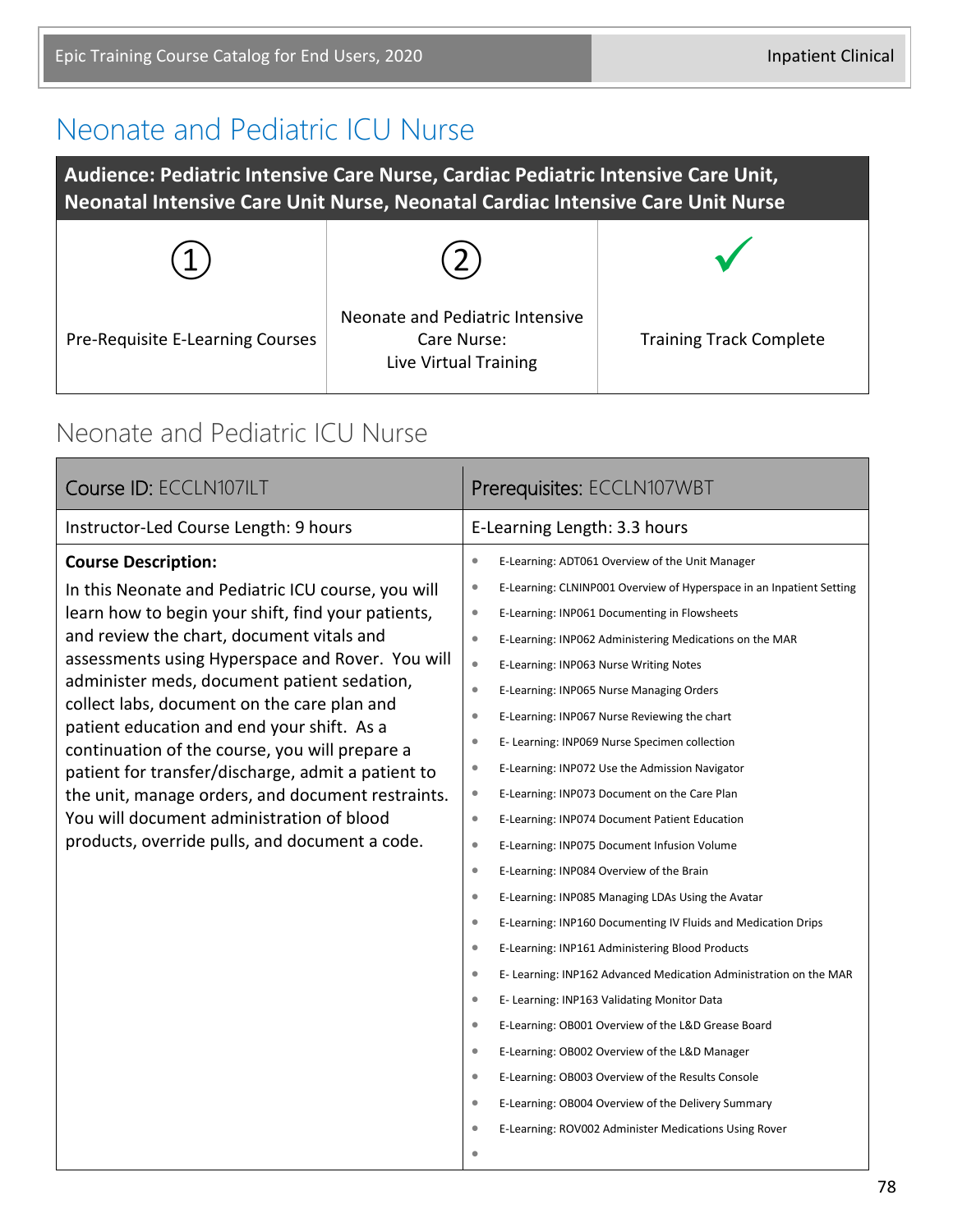### Behavioral Health Nurse

| Audience: Behavioral Health, Inpatient Psychiatry Nurse |                                                          |                                |
|---------------------------------------------------------|----------------------------------------------------------|--------------------------------|
|                                                         |                                                          |                                |
| Pre-Requisite E-Learning Courses                        | <b>Behavioral Health Nurse:</b><br>Live Virtual Training | <b>Training Track Complete</b> |

#### Behavioral Health Nurse

| Course ID: ECCLN104ILT                                                                                                                                                                                                                                                                                                                                                                                                                                                                                                                                                                                                           | Prerequisites: ECCLN104WBT                                                                                                                                                                                                                                                                                                                                                                                                                          |
|----------------------------------------------------------------------------------------------------------------------------------------------------------------------------------------------------------------------------------------------------------------------------------------------------------------------------------------------------------------------------------------------------------------------------------------------------------------------------------------------------------------------------------------------------------------------------------------------------------------------------------|-----------------------------------------------------------------------------------------------------------------------------------------------------------------------------------------------------------------------------------------------------------------------------------------------------------------------------------------------------------------------------------------------------------------------------------------------------|
| Instructor-Led Course Length: 6 hours                                                                                                                                                                                                                                                                                                                                                                                                                                                                                                                                                                                            | E-Learning Length: 2.5 hours                                                                                                                                                                                                                                                                                                                                                                                                                        |
| <b>Course Description:</b><br>In this course, you will learn how to begin your<br>shift, review the chart and get report. You will<br>document vitals and assessments, administer<br>medications, and collect specimens from<br>Hyperspace and Rover. You will admit a patient<br>from the ED, manage orders, administer IV meds,<br>document patient education and care plans and<br>end your shift. A continuation of the Behavioral<br>Health Nurse course, you will arrive a transfer<br>patient, administer blood products, administer<br>complex medications, document using a treatment<br>plan, and discharge a patient. | E-Learning: ADT061 Overview of the Unit Manager<br>۰<br>E-Learning: CAD053 Overview of the Snapboard<br>۰<br>E-Learning: CLNINP001 Overview of Hyperspace in an Inpatient Setting<br>$\bullet$<br>E-Learning: INP061 Documenting in Flowsheets<br>$\bullet$<br>E-Learning: INP062 Administering Medications on the MAR<br>$\bullet$<br>E-Learning: INP063 Nurse Writing Notes<br>$\bullet$<br>E-Learning: INP065 Nurse Managing Orders<br>$\bullet$ |
|                                                                                                                                                                                                                                                                                                                                                                                                                                                                                                                                                                                                                                  | E-Learning: INP067 Nurse Reviewing the Chart<br>۰<br>E-Learning: INP069 Nurse Specimen Collection<br>۰<br>E-Learning: INP072 Use the Admission Navigator<br>۰<br>E-Learning: INP074 Document Patient Education<br>$\bullet$<br>E-Learning: INP084 Overview of the Brain<br>$\bullet$                                                                                                                                                                |
|                                                                                                                                                                                                                                                                                                                                                                                                                                                                                                                                                                                                                                  | E-Learning: INP160 Documenting IV Fluids and Medication Drips<br>$\bullet$<br>E-Learning: INP162 Advanced Medication Administration on the MAR<br>$\bullet$<br>E-Learning: ROV002 Administer Medications Using Rover<br>$\bullet$<br>E-Learning: ROV004 Document in Flowsheets Using Rover<br>$\bullet$<br>E-Learning: ROV150 Overview of Inpatient Care with Rover<br>۰                                                                            |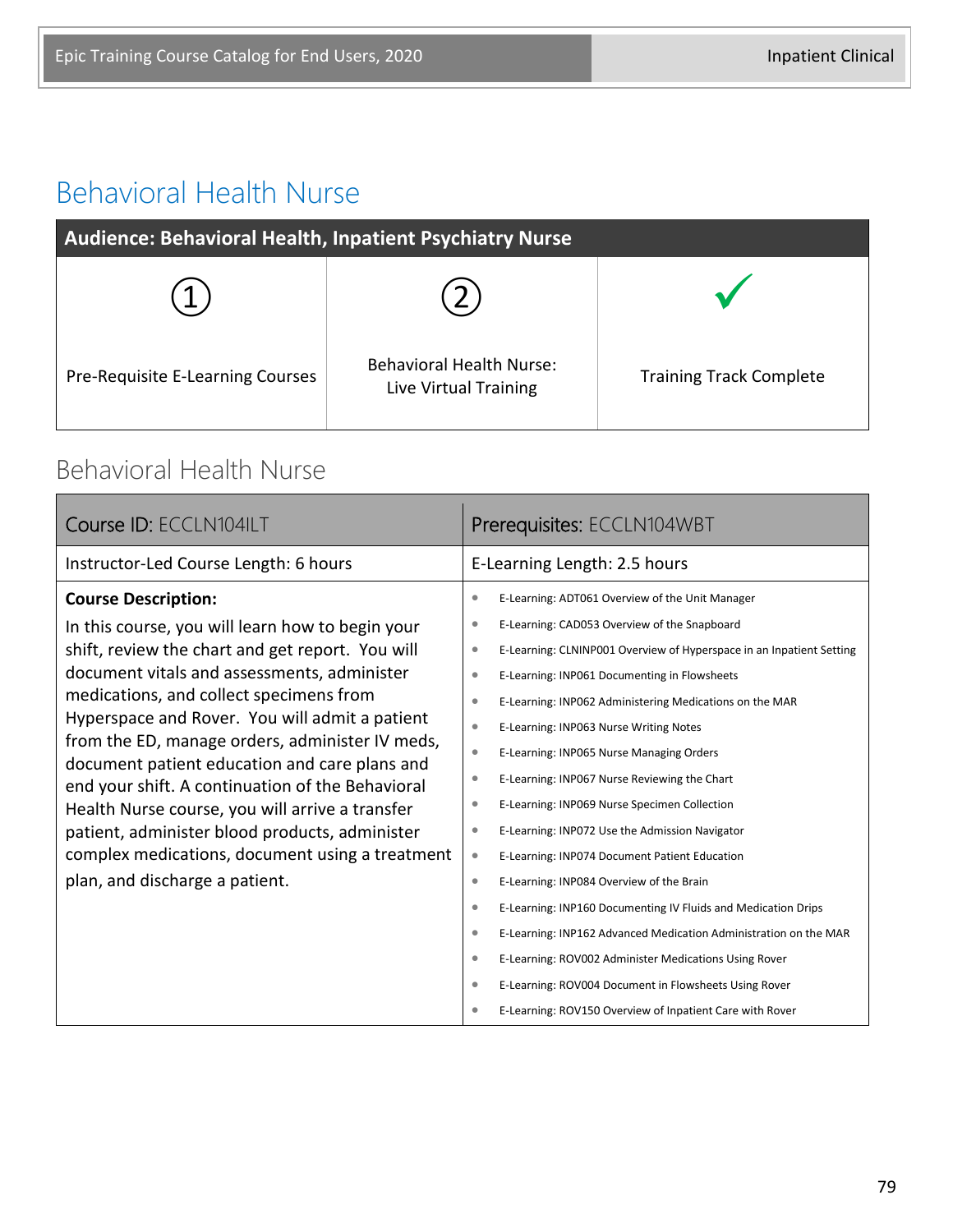### Rehab Nurse

| <b>Audience: Inpatient Rehab Nurse</b> |                                              |                                |
|----------------------------------------|----------------------------------------------|--------------------------------|
|                                        |                                              |                                |
| Pre-Requisite E-Learning Courses       | <b>Rehab Nurse:</b><br>Live Virtual Training | <b>Training Track Complete</b> |

#### Rehab Nurse

| Prerequisites: ECCLN110WBT                                                                                                                                                                                                                                                                                                                                                                                                                                                                                                                                                                                                                                                                                                                                                                                                                                                                                                                                                                                                                                                                                                                                                                                   |
|--------------------------------------------------------------------------------------------------------------------------------------------------------------------------------------------------------------------------------------------------------------------------------------------------------------------------------------------------------------------------------------------------------------------------------------------------------------------------------------------------------------------------------------------------------------------------------------------------------------------------------------------------------------------------------------------------------------------------------------------------------------------------------------------------------------------------------------------------------------------------------------------------------------------------------------------------------------------------------------------------------------------------------------------------------------------------------------------------------------------------------------------------------------------------------------------------------------|
| E-Learning Length: 2.7 hours                                                                                                                                                                                                                                                                                                                                                                                                                                                                                                                                                                                                                                                                                                                                                                                                                                                                                                                                                                                                                                                                                                                                                                                 |
| E-Learning: ADT061 Overview of the Unit Manager<br>$\bullet$<br>E-Learning: CLNINP001 Overview of Hyperspace in an Inpatient Setting<br>$\bullet$<br>E-Learning: INP061 Documenting in Flowsheets<br>$\bullet$<br>E-Learning: INP062 Administering Medications on the MAR<br>$\bullet$<br>E-Learning: INP063 Nurse Writing Notes<br>$\bullet$<br>$\bullet$<br>E-Learning: INP065 Nurse Managing Orders<br>E-Learning: INP067 Nurse Reviewing the Chart<br>$\bullet$<br>E-Learning: INP069 Nurse Specimen Collection<br>۰<br>E-Learning: INP072 Use the Admission Navigator<br>$\bullet$<br>E-Learning: INP073 Document on the Care Plan<br>$\bullet$<br>E-Learning: INP074 Document Patient Education<br>$\bullet$<br>E-Learning: INP075 Document Infusion Volume<br>$\bullet$<br>E-Learning: INP084 Overview of the Brain<br>$\bullet$<br>E-Learning: INP085 Managing LDAs Using the Avatar<br>$\bullet$<br>E-Learning: INP160 Documenting IV Fluids and Medication Drips<br>$\bullet$<br>E-Learning: INP162 Advanced Medication Administration on the MAR<br>$\bullet$<br>E-Learning: ROV002 Administer Medications Using Rover<br>۰<br>E-Learning: ROV004 Document in Flowsheets Using Rover<br>$\bullet$ |
| E-Learning: ROV150 Overview of Inpatient Care with Rover<br>۰                                                                                                                                                                                                                                                                                                                                                                                                                                                                                                                                                                                                                                                                                                                                                                                                                                                                                                                                                                                                                                                                                                                                                |
|                                                                                                                                                                                                                                                                                                                                                                                                                                                                                                                                                                                                                                                                                                                                                                                                                                                                                                                                                                                                                                                                                                                                                                                                              |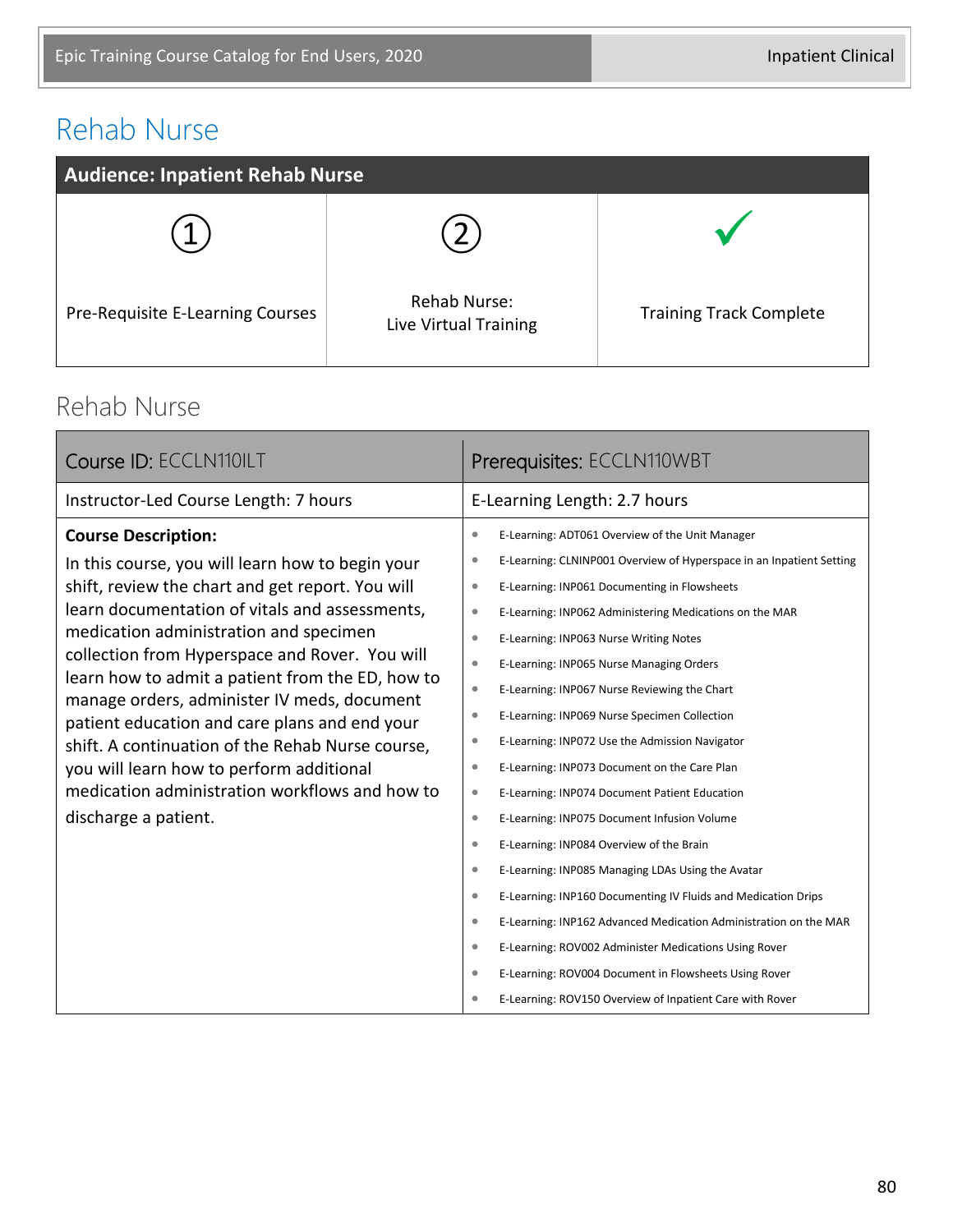### Wound Care Nurse

| <b>Audience: Wound Care Nurses, Ostomy Nurses</b> |                                                   |                                |
|---------------------------------------------------|---------------------------------------------------|--------------------------------|
|                                                   |                                                   |                                |
| Pre-Requisite E-Learning Courses                  | <b>Wound Care Nurse:</b><br>Live Virtual Training | <b>Training Track Complete</b> |

#### Wound Care Nurse

| Course ID: ECCLN111ILT                                                                                                                                                                                                                                                                                                                                                                                                                           | Prerequisites: ECCLN111WBT                                                                                                                                                                                                                                                                                                                                                                                                                                                                                                                                                                                                                                                                                                                                                                                                                                                                                                                                                                                                                   |  |
|--------------------------------------------------------------------------------------------------------------------------------------------------------------------------------------------------------------------------------------------------------------------------------------------------------------------------------------------------------------------------------------------------------------------------------------------------|----------------------------------------------------------------------------------------------------------------------------------------------------------------------------------------------------------------------------------------------------------------------------------------------------------------------------------------------------------------------------------------------------------------------------------------------------------------------------------------------------------------------------------------------------------------------------------------------------------------------------------------------------------------------------------------------------------------------------------------------------------------------------------------------------------------------------------------------------------------------------------------------------------------------------------------------------------------------------------------------------------------------------------------------|--|
| Instructor-Led Course Length: 4 hours                                                                                                                                                                                                                                                                                                                                                                                                            | E-Learning Length: 2.3 hours                                                                                                                                                                                                                                                                                                                                                                                                                                                                                                                                                                                                                                                                                                                                                                                                                                                                                                                                                                                                                 |  |
| <b>Course Description:</b><br>In this course, you'll learn how to begin your shift,<br>review the chart, and how to document a simple<br>and complex treatment. You will complete a<br>consult and learn how to contribute to the<br>discharge of the patient. You will document a<br>wound assessment using Flowsheets. In class,<br>there will be a demonstration of how to use the<br>LDA Avatar to document additional wound<br>assessments. | E-Learning: CLNINP001 Overview of<br>$\bullet$<br>Hyperspace in an Inpatient Setting<br>E-Learning: INP061 Documenting in Flowsheets<br>$\bullet$<br>E-Learning: INP062 Administering Medications<br>$\bullet$<br>on the MAR<br>E-Learning: INP063 Nurse Writing Notes<br>$\bullet$<br>E-Learning: INP065 Nurse Managing Orders<br>$\bullet$<br>E-Learning: INP067 Nurse Reviewing the Chart<br>$\bullet$<br>E-Learning: INP069 Nurse Specimen Collection<br>$\bullet$<br>E-Learning: INP073 Document on the Care Plan<br>$\bullet$<br>E-Learning: INP074 Document Patient<br>$\bullet$<br>Education<br>E-Learning: INP085 Managing LDAs Using the<br>$\bullet$<br>Avatar<br>E-Learning: INP162 Advanced Medication<br>$\bullet$<br>Administration on the MAR<br>E-Learning: RDR101 Introduction to Radar<br>$\bullet$<br>E-Learning: RPT005 Run and Manage Reports<br>$\bullet$<br>E-Learning: ROV004 Document in Flowsheets<br>$\bullet$<br><b>Using Rover</b><br>E-Learning: ROV150 Overview of Inpatient Care<br>$\bullet$<br>with Rover |  |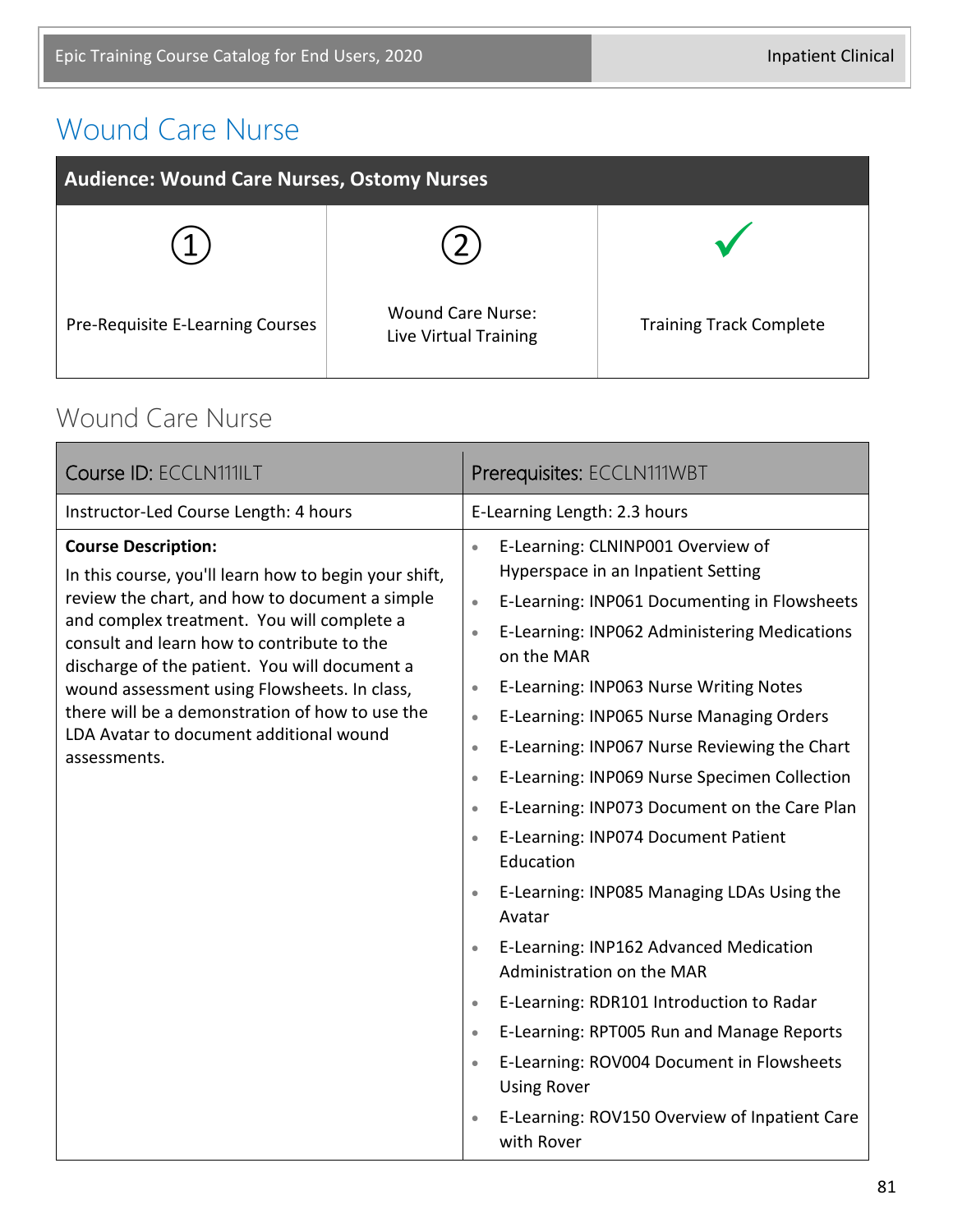### Dialysis Nurse

| <b>Audience: Hemodialysis Nurses</b> |                                          |                                |
|--------------------------------------|------------------------------------------|--------------------------------|
|                                      |                                          |                                |
| Pre-Requisite E-Learning Courses     | Dialysis Nurse:<br>Live Virtual Training | <b>Training Track Complete</b> |

### Dialysis Nurse

| Course ID: ECCLN105ILT                                                                                                                                                                                                                             | Prerequisites: ECCLN105WBT                                                    |  |
|----------------------------------------------------------------------------------------------------------------------------------------------------------------------------------------------------------------------------------------------------|-------------------------------------------------------------------------------|--|
| Instructor-Led Course Length: 5.5 hours                                                                                                                                                                                                            | E-Learning Length: 2.86 hours                                                 |  |
| <b>Course Description:</b>                                                                                                                                                                                                                         | E-Learning: CAD053 Overview of the Snapboard<br>$\bullet$                     |  |
| In this course, you'll learn how to begin your shift,                                                                                                                                                                                              | E-Learning: CLNINP001 Overview of Hyperspace in an Inpatient Setting<br>۰     |  |
| manage the schedule, prepare for treatment,                                                                                                                                                                                                        | E-Learning: INP061 Documenting in Flowsheets<br>$\bullet$                     |  |
| collect specimens and begin treatments. You will<br>learn administration of medications, blood<br>products, how to manage orders and how to<br>complete the patient treatment. You will also<br>learn how to treat patients at the bedside as well | $\bullet$<br>E-Learning: INP062 Administering Medications on the MAR          |  |
|                                                                                                                                                                                                                                                    | E-Learning: INP063 Nurse Writing Notes<br>$\bullet$                           |  |
|                                                                                                                                                                                                                                                    | E-Learning: INP065 Nurse Managing Orders<br>$\bullet$                         |  |
|                                                                                                                                                                                                                                                    | E-Learning: INP067 Nurse Reviewing the Chart<br>$\bullet$                     |  |
| as outpatients.                                                                                                                                                                                                                                    | E-Learning: INP069 Nurse Specimen Collection<br>$\bullet$                     |  |
|                                                                                                                                                                                                                                                    | E-Learning: INP072 Use the Admission Navigator<br>$\bullet$                   |  |
|                                                                                                                                                                                                                                                    | E-Learning: INP073 Document on the Care Plan<br>$\bullet$                     |  |
|                                                                                                                                                                                                                                                    | E-Learning: INP074 Document Patient Education<br>$\bullet$                    |  |
|                                                                                                                                                                                                                                                    | E-Learning: INP075 Document Infusion Volume<br>$\bullet$                      |  |
|                                                                                                                                                                                                                                                    | E-Learning: INP085 Managing LDAs Using the Avatar<br>$\bullet$                |  |
|                                                                                                                                                                                                                                                    | E-Learning: INP160 Documenting IV Fluids and Medication Drips<br>$\bullet$    |  |
|                                                                                                                                                                                                                                                    | $\bullet$<br>E-Learning: INP161 Administering Blood Products                  |  |
|                                                                                                                                                                                                                                                    | E-Learning: INP162 Advanced Medication Administration on the MAR<br>$\bullet$ |  |
|                                                                                                                                                                                                                                                    | E-Learning: INP163 Validating Monitor Data<br>$\bullet$                       |  |
|                                                                                                                                                                                                                                                    | E-Learning: ROV002 Administer Medications Using Rover<br>$\bullet$            |  |
|                                                                                                                                                                                                                                                    | E-Learning: ROV004 Document in Flowsheets Using Rover<br>۰                    |  |
|                                                                                                                                                                                                                                                    | E-Learning: ROV150 Overview of Inpatient Care with Rover<br>$\bullet$         |  |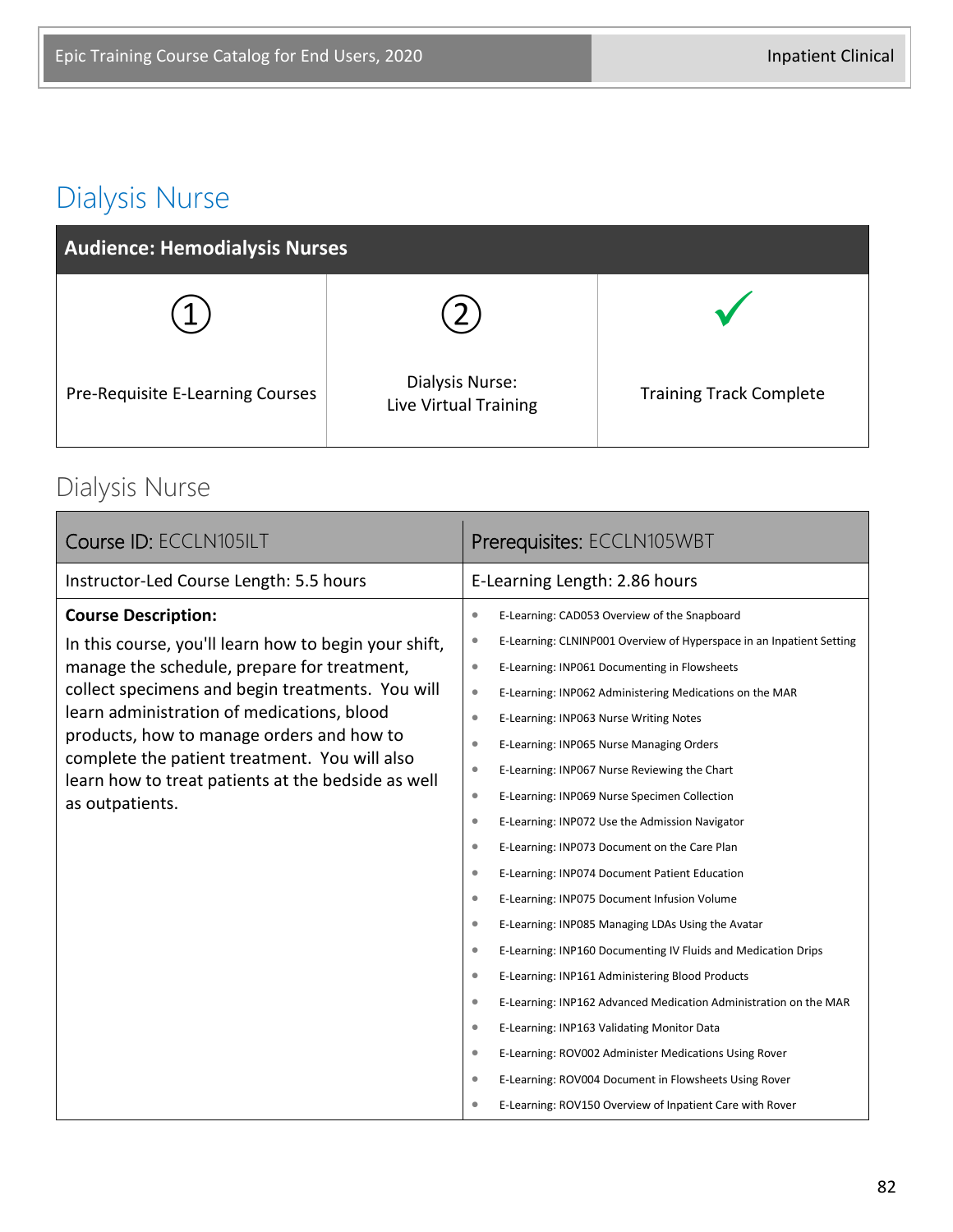### Nurse Manager

| Audience: Patient Care Directors, Clinical Nurse Managers, Directors of Nursing, Nurse<br><b>Managers and Assistant Nurse Managers</b> |                                         |                                |  |
|----------------------------------------------------------------------------------------------------------------------------------------|-----------------------------------------|--------------------------------|--|
|                                                                                                                                        |                                         |                                |  |
| Pre-Requisite E-Learning Courses                                                                                                       | Nurse Manager:<br>Live Virtual Training | <b>Training Track Complete</b> |  |

### Nurse Manager

| <b>Course ID: ECCLN112ILT</b>                                                                                                                                                                                                                                                                                                                                                                                                                                                                                                                                                                                                                                                            | Prerequisites: ECCLN112WBT                                                                                                                                                                                                                                                                                 |
|------------------------------------------------------------------------------------------------------------------------------------------------------------------------------------------------------------------------------------------------------------------------------------------------------------------------------------------------------------------------------------------------------------------------------------------------------------------------------------------------------------------------------------------------------------------------------------------------------------------------------------------------------------------------------------------|------------------------------------------------------------------------------------------------------------------------------------------------------------------------------------------------------------------------------------------------------------------------------------------------------------|
| Instructor-Led Course Length: 6.5 hours                                                                                                                                                                                                                                                                                                                                                                                                                                                                                                                                                                                                                                                  | E-Learning Length: 12 minutes                                                                                                                                                                                                                                                                              |
| <b>Course Description:</b><br>In this course, you will learn how to manage<br>patient assignments, review a patient's chart,<br>monitor clinical metrics from dashboards, manage<br>the unit, and arrive a patient.<br>Additionally, you will learn how to run and edit<br>reports using Reporting Workbench. You'll learn<br>how to manage order compliance and monitor<br>nursing documentation compliance, and how to<br>monitor your department for potential patient<br>safety risks.<br>Note: If nurse managers should receive training<br>on clinical workflows, nurse managers should<br>complete the Nurse training track before<br>attending the Nurse Manager training track. | Course: If nurse managers should also receive<br>$\bullet$<br>clinical training, enroll them in the appropriate<br>nurse specialty training track.<br>E-Learning: MDINP103 EpicCare Inpatient:<br>$\bullet$<br><b>Finding Patient Information</b><br>E-Learning: RDR101 Introduction to Radar<br>$\bullet$ |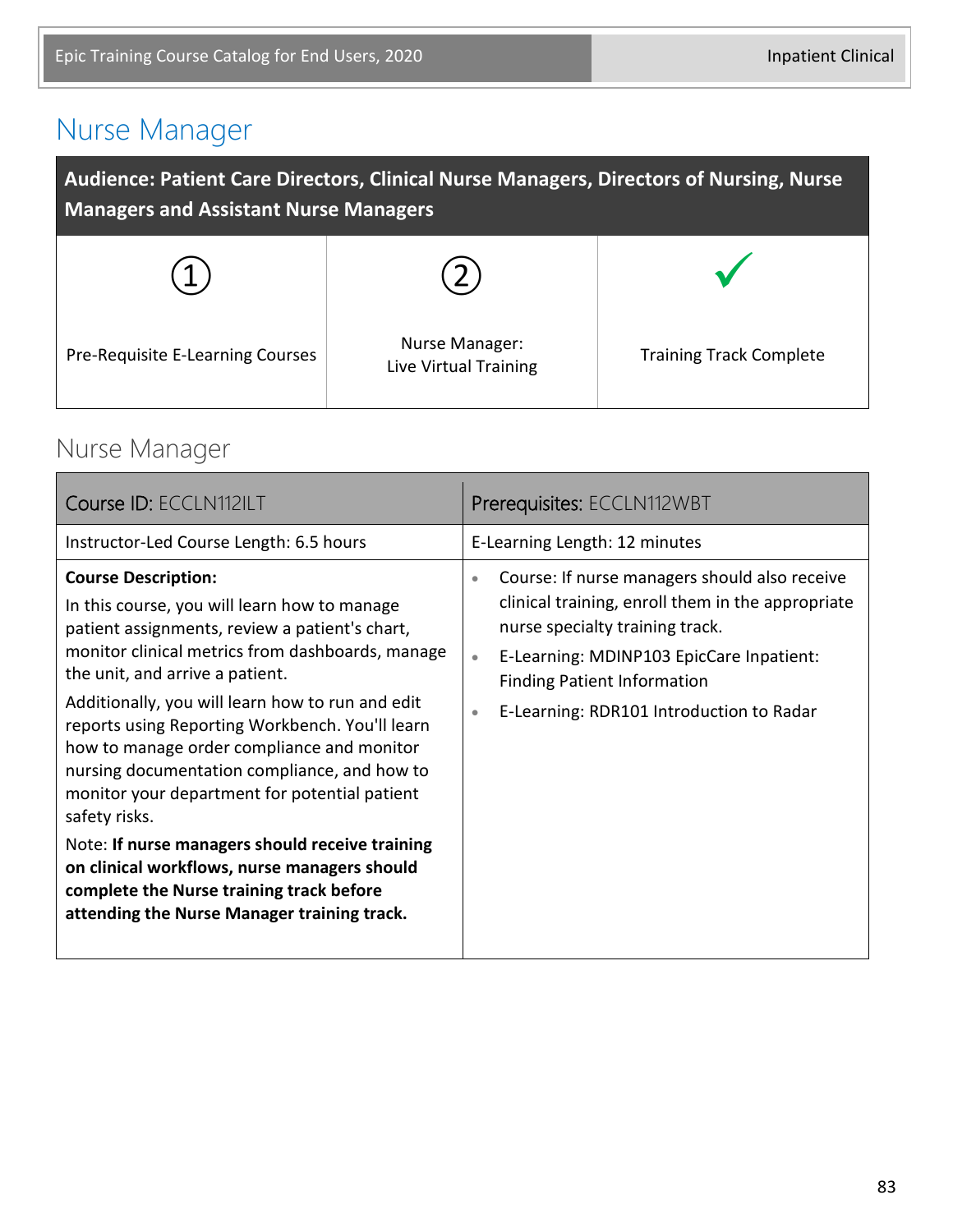#### Patient Care Technician

**Audience: Patient Care Technician, Intensive Care Technicians, Nursing Assistants, Mental Health Workers, Nursing Attendants**

| Pre-Requisite E-Learning Courses | Patient Care Technician:<br><b>Recorded Lessons</b> | <b>Training Track Complete</b> |
|----------------------------------|-----------------------------------------------------|--------------------------------|

#### Patient Care Technician

| Course ID: ECCLN114RL                                                                                                                                                                                                                                                                          | Prerequisites: ECCLN114WBT                                                                                                                                                                                                                                                                                                                                                 |  |
|------------------------------------------------------------------------------------------------------------------------------------------------------------------------------------------------------------------------------------------------------------------------------------------------|----------------------------------------------------------------------------------------------------------------------------------------------------------------------------------------------------------------------------------------------------------------------------------------------------------------------------------------------------------------------------|--|
| Recorded Lessons Length: 3 hours                                                                                                                                                                                                                                                               | E-Learning Length: 35 minutes                                                                                                                                                                                                                                                                                                                                              |  |
| <b>Course Description:</b><br>In this course, you will learn how to track your<br>patient assignments, review the patient's chart,<br>use the Work List to review your tasks, document<br>vitals, document basic intake and output, and<br>finish your documentation at the end of your shift. | E-Learning: CLNINP001 Overview of<br>$\bullet$<br>Hyperspace in an Inpatient Setting<br>E-Learning: INP061 Documenting in Flowsheets<br>$\bullet$<br>E-Learning: INP069 Nurse Specimen Collection<br>$\bullet$<br>E-Learning: ROV004 Document in Flowsheets<br>$\bullet$<br><b>Using Rover</b><br>E-Learning: ROV150 Overview of Inpatient Care<br>$\bullet$<br>with Rover |  |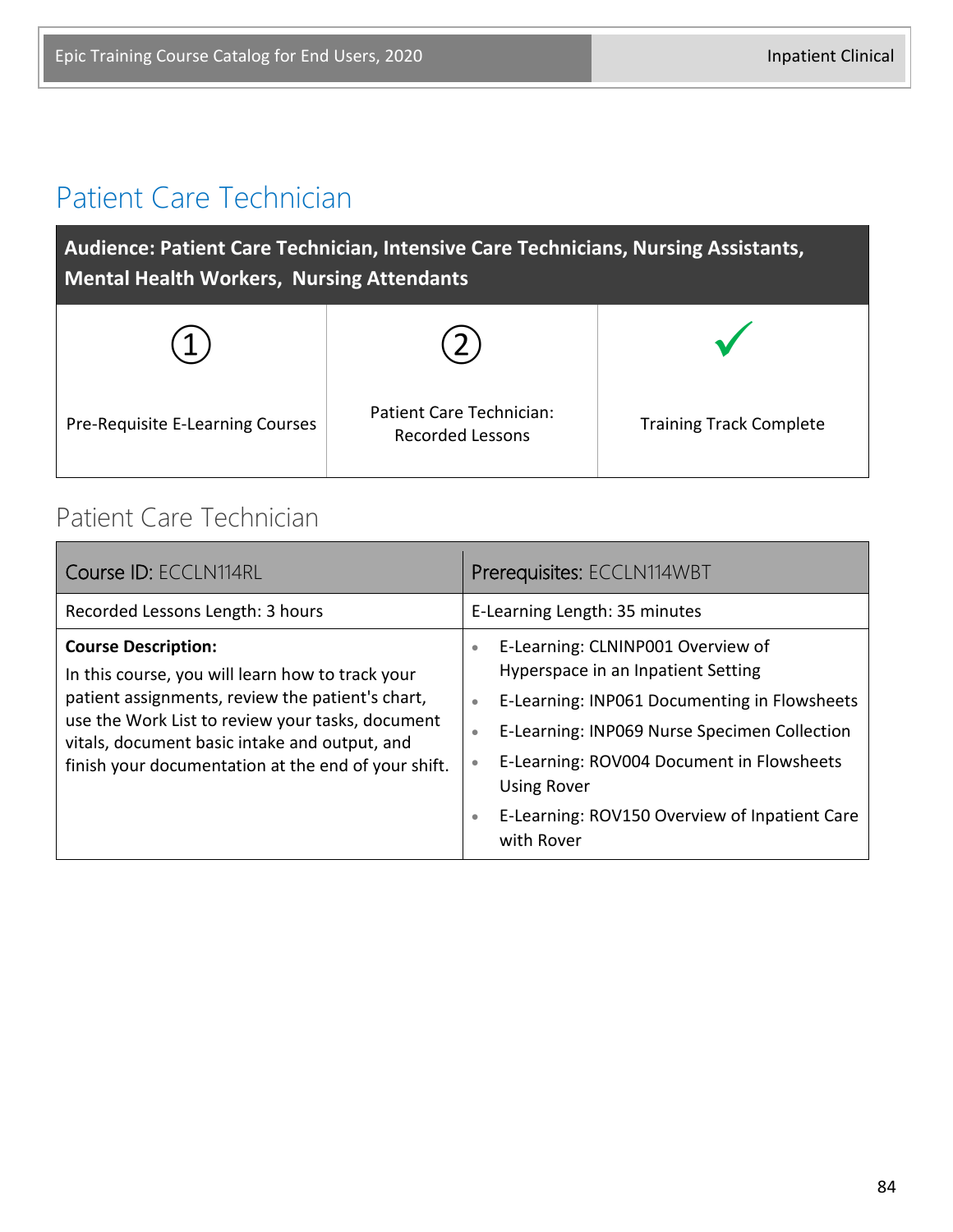### Quality (Abstractor, Manager)

| <b>Audience: Quality Manager, Abstractor</b> |                                                    |                                |
|----------------------------------------------|----------------------------------------------------|--------------------------------|
|                                              |                                                    |                                |
| Pre-Requisite E-Learning Courses             | <b>Quality Manager:</b><br><b>Recorded Lessons</b> | <b>Training Track Complete</b> |

### Quality

| Course ID: ECCLN115RL                                                                                                                                                                                                                                                                                                                                                                         | <b>Prerequisites: ECCLN115WBT</b>                                                                                                                                                                                                                                                                                                                                                                                                                                                                                                                                                                                                                                                                                                           |  |
|-----------------------------------------------------------------------------------------------------------------------------------------------------------------------------------------------------------------------------------------------------------------------------------------------------------------------------------------------------------------------------------------------|---------------------------------------------------------------------------------------------------------------------------------------------------------------------------------------------------------------------------------------------------------------------------------------------------------------------------------------------------------------------------------------------------------------------------------------------------------------------------------------------------------------------------------------------------------------------------------------------------------------------------------------------------------------------------------------------------------------------------------------------|--|
| Recorded Lessons Length: 3 hours                                                                                                                                                                                                                                                                                                                                                              | E-Learning Length: 1 hour                                                                                                                                                                                                                                                                                                                                                                                                                                                                                                                                                                                                                                                                                                                   |  |
| <b>Course Description:</b><br>In this course, you will learn how to document<br>core measure data elements to gain an<br>understanding of the full end to end workflow as a<br>practicing patient care provider. This course<br>includes reviewing core measures documentation<br>in patient charts and using reports to identify<br>patients with missing documentation and plan of<br>care. | E-Learning: CLNINP001 Overview of<br>$\bullet$<br>Hyperspace in an Inpatient Setting<br>E-Learning: INP062 Administering Medications<br>$\bullet$<br>on the MAR<br>E-Learning: MDINP103 EpicCare Inpatient:<br>$\bullet$<br><b>Finding Patient Information</b><br>E-Learning: MDINP106 EpicCare Inpatient:<br>$\bullet$<br><b>Writing Notes</b><br>E-Learning: MDINP107A EpicCare Inpatient:<br>$\bullet$<br><b>Managing Orders</b><br>E-Learning: MDINP107B EpicCare Inpatient:<br>$\bullet$<br><b>Medication Reconciliation</b><br>E-Learning: RDR101 Introduction to Radar<br>$\bullet$<br>E-Learning: RPT001 Overview of Reporting and<br>$\bullet$<br><b>Reporting Tools</b><br>E-Learning: RPT005 Run and Manage Reports<br>$\bullet$ |  |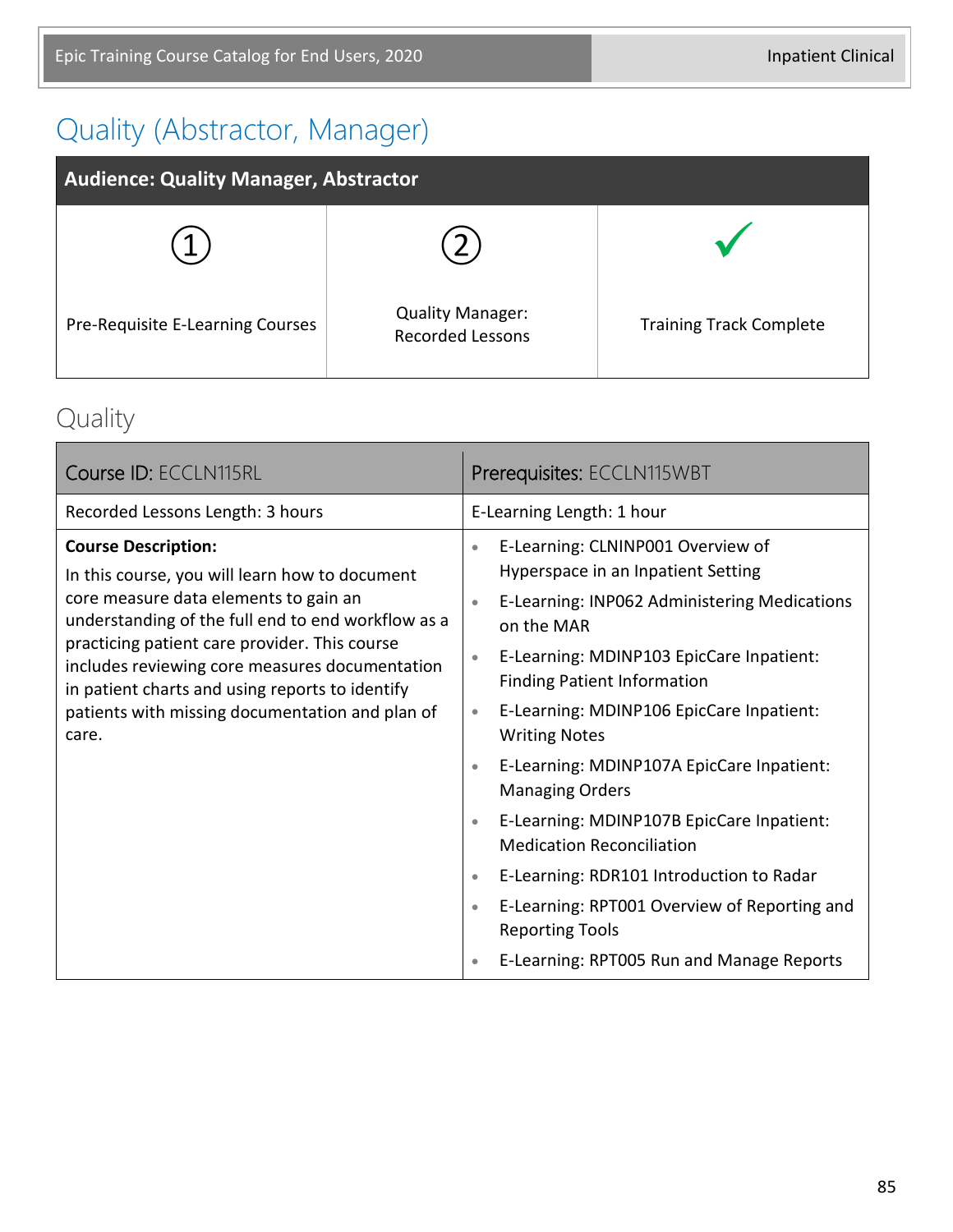### Respiratory Care Practitioner

| Audience: Respiratory Care Practitioners, Respiratory Care Supervisor, Respiratory Care<br><b>Therapist</b> |                                                                |                                |  |
|-------------------------------------------------------------------------------------------------------------|----------------------------------------------------------------|--------------------------------|--|
|                                                                                                             |                                                                |                                |  |
| Pre-Requisite E-Learning Courses                                                                            | <b>Respiratory Care Practitioner:</b><br>Live Virtual Training | <b>Training Track Complete</b> |  |

### Respiratory Care Practitioner

| Course ID: ECCLN116ILT                                                                             | Prerequisites: ECCLN116WBT                                                     |  |
|----------------------------------------------------------------------------------------------------|--------------------------------------------------------------------------------|--|
| Instructor-Led Course Length: 6 hours                                                              | E-Learning Length: 1.4 hours                                                   |  |
| <b>Course Description:</b>                                                                         | E-Learning: CLNINP001 Overview of Hyperspace in an Inpatient Setting           |  |
| In this course, you will learn how to complete tasks                                               | E-Learning: INP061 Documenting in Flowsheets<br>۰                              |  |
| that are part of the initial assessment and                                                        | $\bullet$<br>E-Learning: INP062 Administering Medications on the MAR           |  |
| treatment flow. This includes tracking patient                                                     | E-Learning: INP063 Nurse Writing Notes<br>٠                                    |  |
| assignments and patient care tasks, reviewing the                                                  | E-Learning: INP065 Nurse Managing Orders<br>$\bullet$                          |  |
| patient's chart, and documenting assessments<br>using flowsheets.                                  | E-Learning: INP066 Placing Hospital Charges<br>٠                               |  |
|                                                                                                    | E-Learning: INP085 Managing LDAs Using the Avatar<br>۰                         |  |
| Additionally, you will learn how to enter and                                                      | E-Learning: INP160 Documenting IV Fluids and Medication Drips<br>۰             |  |
| modify a patient's orders, updated the care plan<br>and document on patient education. Lastly, you | E- Learning: INP162 Advanced Medication Administration on the MAR<br>$\bullet$ |  |
| will document administering a medication using                                                     | E-Learning: ROV002 Administer Medications Using Rover<br>۰                     |  |
| Rover, collect an ABG using Rover, and file charges                                                | E-Learning: ROV004 Document in Flowsheets Using Rover<br>۰                     |  |
| for respiratory care.                                                                              | E-Learning: ROV150 Overview of Inpatient Care with Rover<br>۰                  |  |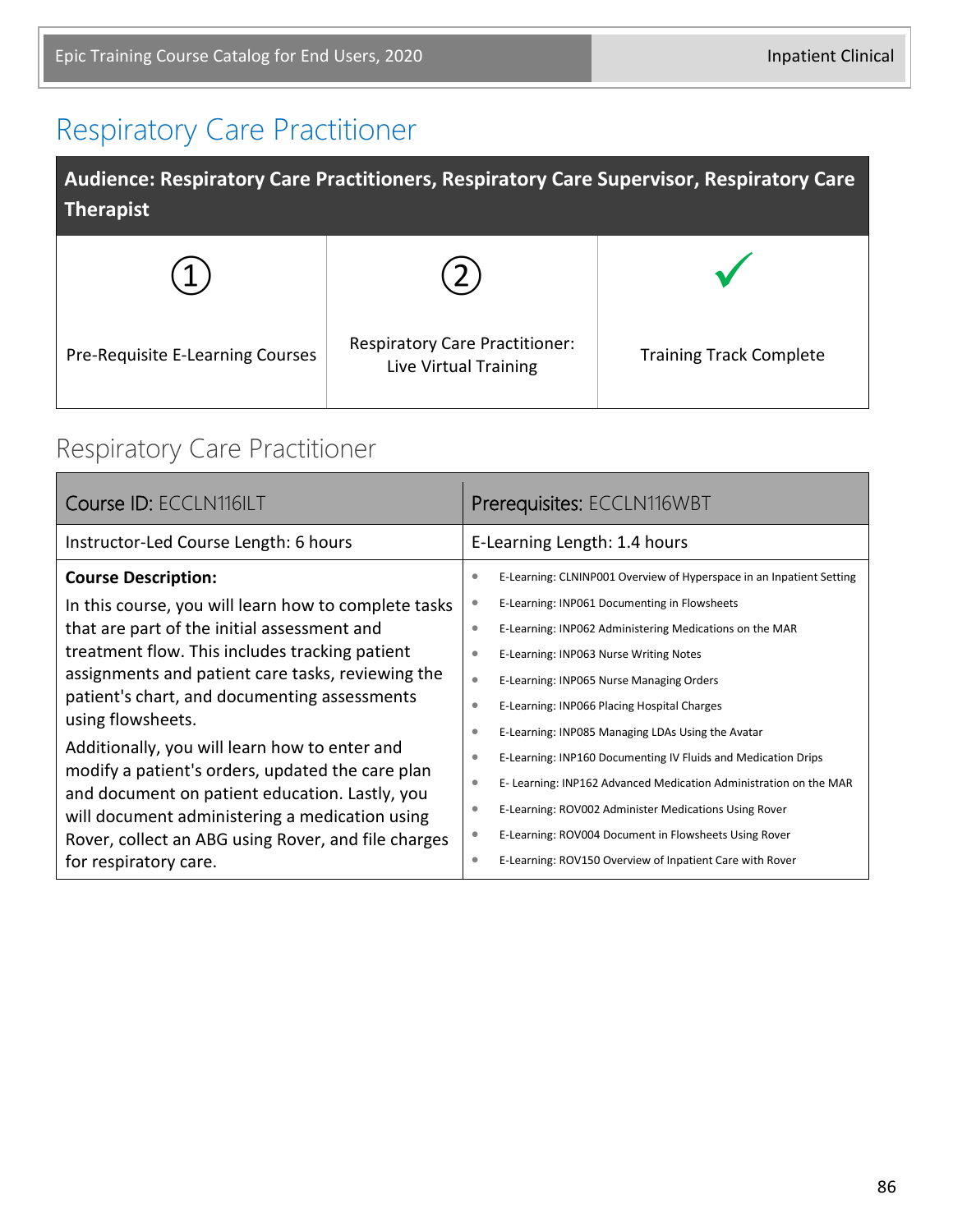# Spiritual Care Provider

| Audience: Spiritual Care Provider, Chaplain, Pastoral Care |                                                   |                                |
|------------------------------------------------------------|---------------------------------------------------|--------------------------------|
|                                                            |                                                   |                                |
| Pre-Requisite E-Learning Courses                           | <b>Spiritual Care:</b><br><b>Recorded Lessons</b> | <b>Training Track Complete</b> |

### Spiritual Care

| Course ID: ECCLN117RL                                                                                                                                                                                                                                                                                                                 | Prerequisites: ECCLN117WBT                                                                                                                                                                                                    |
|---------------------------------------------------------------------------------------------------------------------------------------------------------------------------------------------------------------------------------------------------------------------------------------------------------------------------------------|-------------------------------------------------------------------------------------------------------------------------------------------------------------------------------------------------------------------------------|
| Recorded Lessons Length: 2 hours                                                                                                                                                                                                                                                                                                      | E-Learning Length: 25 minutes                                                                                                                                                                                                 |
| <b>Course Description:</b><br>In this course, you will learn how to find patients<br>with spiritual care consult orders, review the<br>patient's chart, and document providing spiritual<br>care using Flowsheets. You'll also learn how to<br>document on the care plan and write a note as<br>well as complete group documentation. | E-Learning: CLNINP001 Overview of<br>$\bullet$<br>Hyperspace in an Inpatient Setting<br>E-Learning: INP061 Documenting in Flowsheets<br>$\bullet$<br>E-Learning: ROV150 Overview of Inpatient Care<br>$\bullet$<br>with Rover |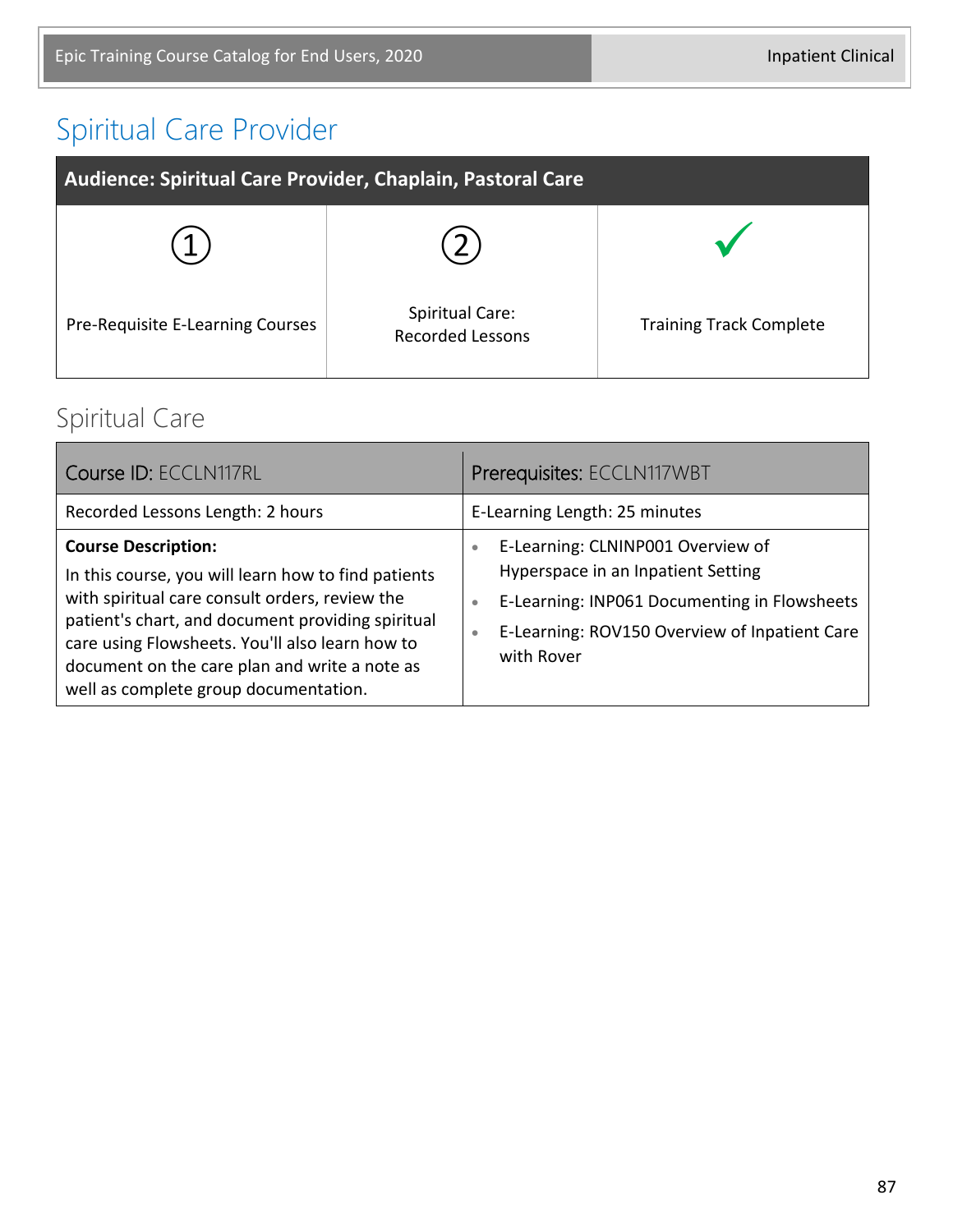### Technicians - ECG



#### Tech - ECG

| <b>Online Learning Courses: ECCLN121WBT</b>                                                                                                                                                                                                  |                                                                                                                                                                                                                                   |
|----------------------------------------------------------------------------------------------------------------------------------------------------------------------------------------------------------------------------------------------|-----------------------------------------------------------------------------------------------------------------------------------------------------------------------------------------------------------------------------------|
| E-Learning Length: 20 minutes                                                                                                                                                                                                                |                                                                                                                                                                                                                                   |
| <b>Course Description:</b><br>In this course, ECG technicians will learn how to<br>find patients, review pertinent information, and<br>complete ECG orders. Trainees also have exercises<br>to practice their own workflows from end to end. | E- Learning: CLNINP001 Overview of<br>$\bullet$<br>Hyperspace in an Inpatient Setting<br>E- Learning: RAD051 Introduction to Ancillary<br>$\bullet$<br>Orders<br>E-Learning: ROV150 Overview of Inpatient Care<br>۰<br>with Rover |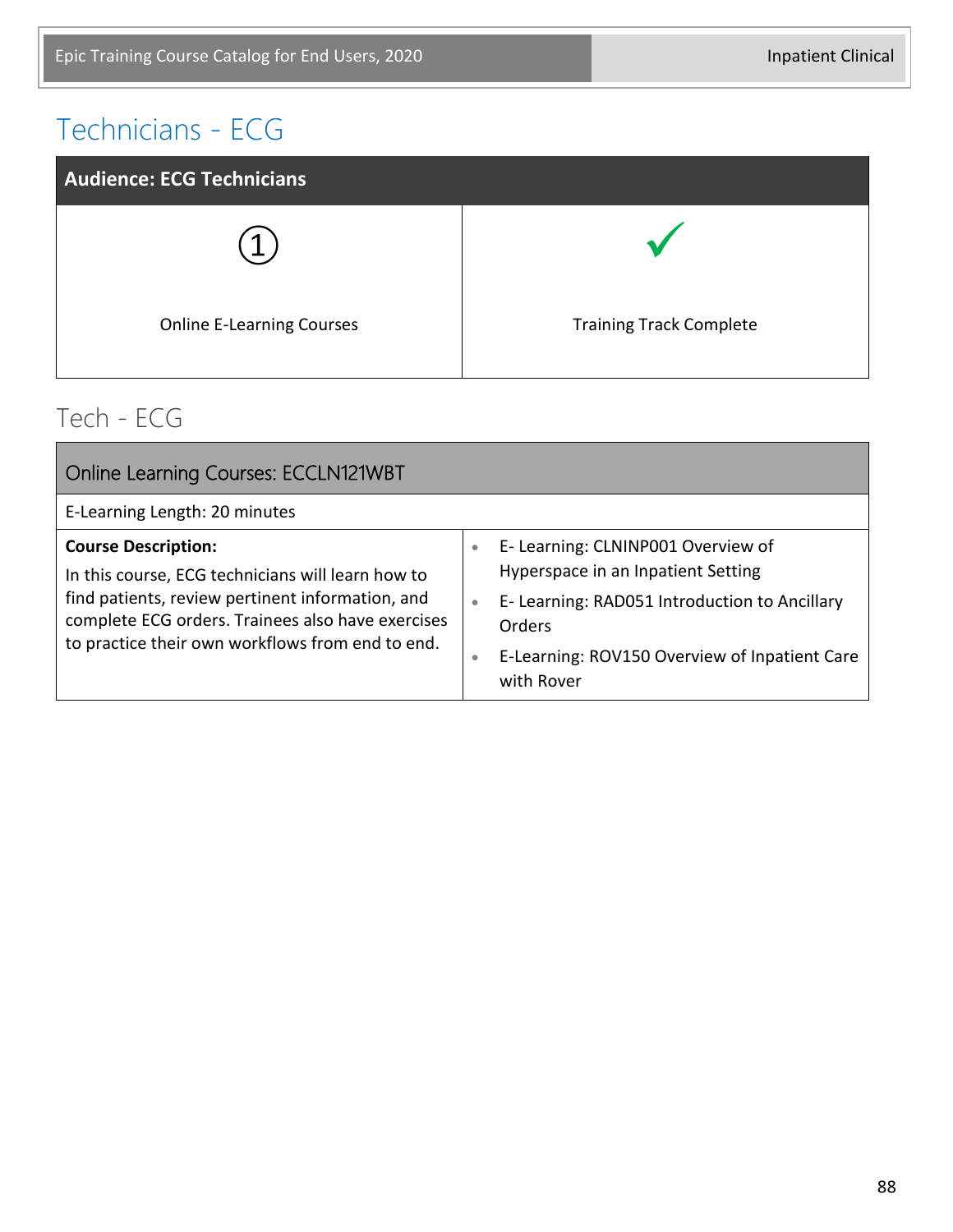# Technicians - Procedural and Diagnostic (Neurodiagnostic and PFT Techs)

**Audience: Procedural/Diagnostic Technicians, Pulmonary Function Technicians, Neurodiagnostic/EEG Technicians**



#### Procedural/Diagnostic Tech

| Course ID: ECCLN118RL                                                                                                                                                                                                                                                                                                                                                                       | Prerequisites: ECCLN118WBT                                                                                                                                                                                                                                                                                     |  |
|---------------------------------------------------------------------------------------------------------------------------------------------------------------------------------------------------------------------------------------------------------------------------------------------------------------------------------------------------------------------------------------------|----------------------------------------------------------------------------------------------------------------------------------------------------------------------------------------------------------------------------------------------------------------------------------------------------------------|--|
| Recorded Lessons Length: 2 hours                                                                                                                                                                                                                                                                                                                                                            | E-Learning Length: 25 minutes                                                                                                                                                                                                                                                                                  |  |
| <b>Course Description:</b><br>In this course, procedural and diagnostic<br>technicians will learn how to schedule patients and<br>check in appointments, document an exam and<br>place charges, and how to review patient<br>information, verify orders, and document staff info<br>and study notes. The course also includes exercises<br>to practice their own workflows from end to end. | E-Learning: CAD053 Overview of the<br>$\bullet$<br>Snapboard<br>E-Learning: CLNINP001 Overview of<br>$\bullet$<br>Hyperspace in an Inpatient Setting<br>E-Learning: RAD051 Introduction to Ancillary<br>$\bullet$<br><b>Orders</b><br>E-Learning: ROV150 Overview of Inpatient Care<br>$\bullet$<br>with Rover |  |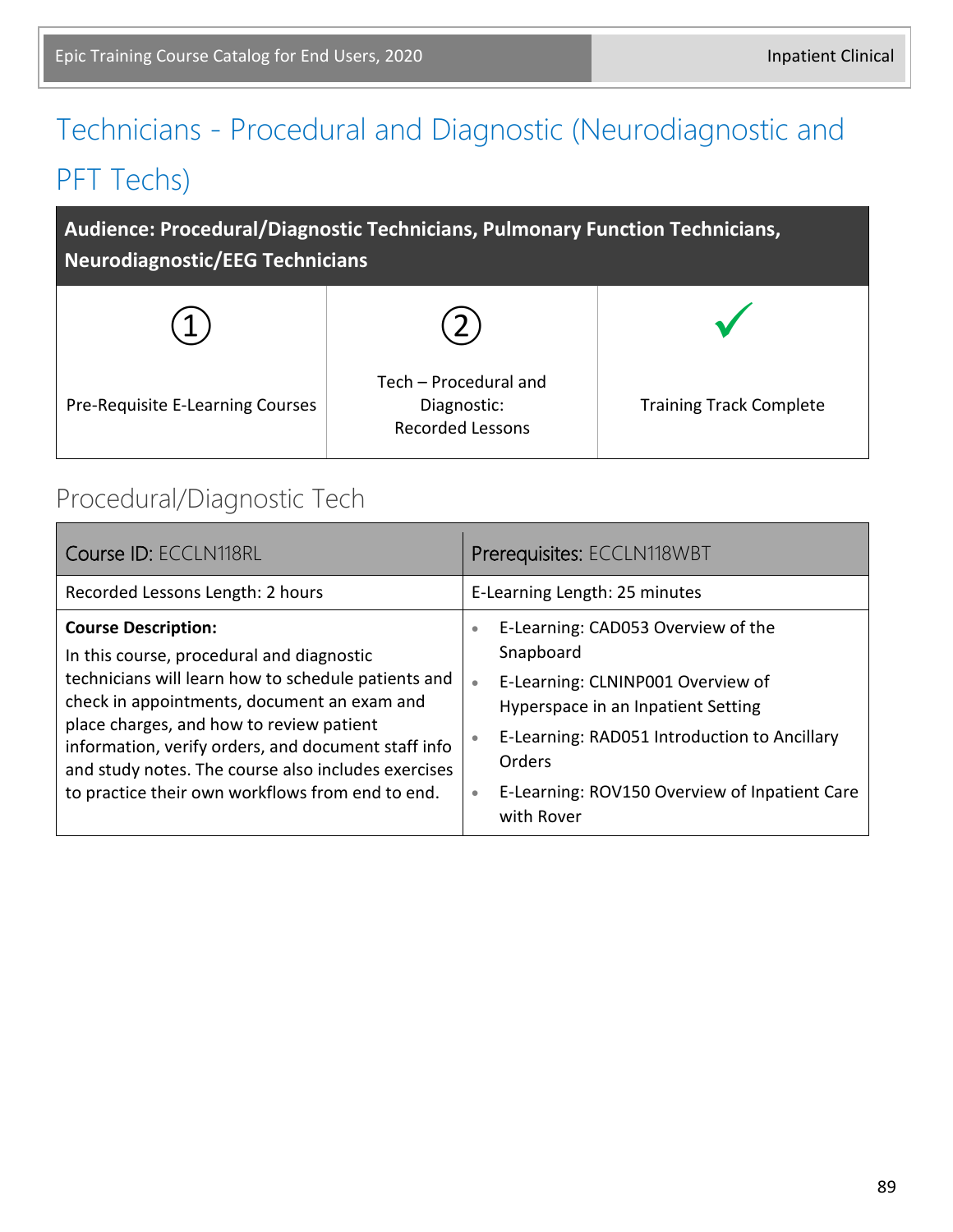### PPS Coordinator

| <b>Audience: Prospective Payment System Coordinators</b> |                                                  |                                |
|----------------------------------------------------------|--------------------------------------------------|--------------------------------|
|                                                          |                                                  |                                |
| Pre-Requisite E-Learning Courses                         | <b>PPS Coordinator:</b><br>Live Virtual Training | <b>Training Track Complete</b> |

### PPS Coordinator

| Course ID: ECCLN123ILT                                                                                                                                      | Prerequisites: ECCLN123WBT                                                                                                                                                                                               |  |
|-------------------------------------------------------------------------------------------------------------------------------------------------------------|--------------------------------------------------------------------------------------------------------------------------------------------------------------------------------------------------------------------------|--|
| Recorded Lessons Length: 2 hours                                                                                                                            | E-Learning Length: 30 minutes                                                                                                                                                                                            |  |
| <b>Course Description:</b><br>This course is specific to the prospective payment<br>system coordinators who work in the Therapies<br>and Rehab departments. | E-Learning: INP200: Exporting the IRF-PAI<br>$\bullet$<br>E-Learning: RDR101: Introduction to Radar<br>$\bullet$<br>E-Learning: RPT001: Overview of Reporting<br>$\bullet$<br>E-Learning: RPT005: Run and Manage Reports |  |